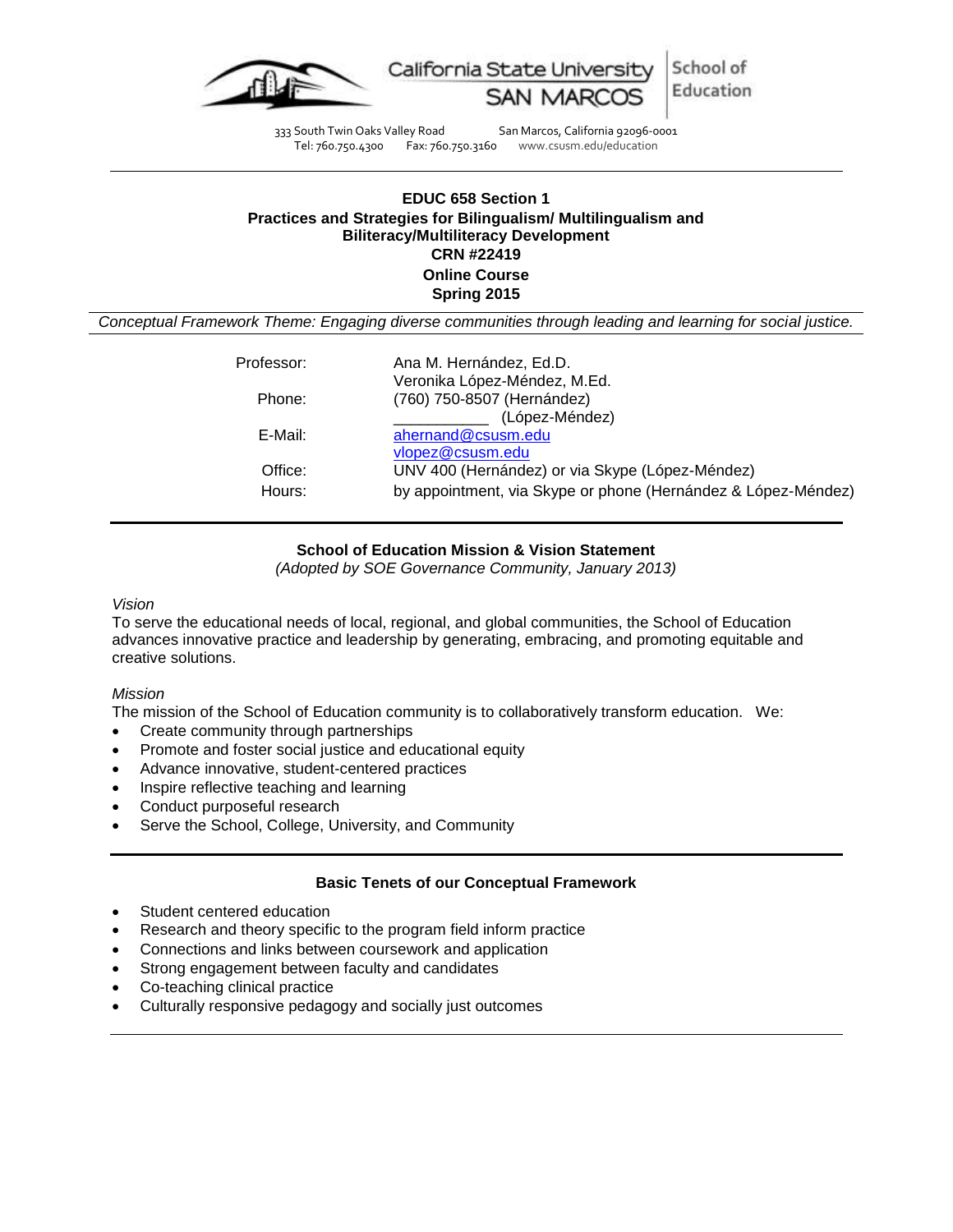# **Table of Contents**

| EDUC 658 - Practices and Strategies for Bilingualism/ Multilingualism and Biliteracy/Multiliteracy |  |
|----------------------------------------------------------------------------------------------------|--|
|                                                                                                    |  |
|                                                                                                    |  |

## **COURSE DESCRIPTION**

<span id="page-1-0"></span>This course is designed for experienced and beginning teachers in dual language and multiple language contexts concerned with learning about the most effective classroom practices and teaching strategies to meet the needs of diverse learners in today's diverse and multicultural multilingual classroom settings. This course will provide a comprehensive, pluralistic approach to research-based practices on dual language instruction and multilingualism in education in a global perspective. In this course students will focus on one language other than English of their choosing from their context as a native language reference point, as well as English language learning from that cultural and linguistic perspective. Students will learn about the listening/speaking, reading and writing processes in their chosen other language and English through readings, lecture, demonstrations, classroom discussions, and the involvement with children in various literacy tasks across languages. Special emphasis will be given to the choosing of culturally relevant texts and the teaching of language through content and themes. Practical research-based strategies for teaching English language learners, majority language speakers, and indigenous languages will be explored and practiced in the course as the content provides educators with opportunities to think about ways in which biliteracy plays out in the social, cultural, political, and everyday lives of their learners.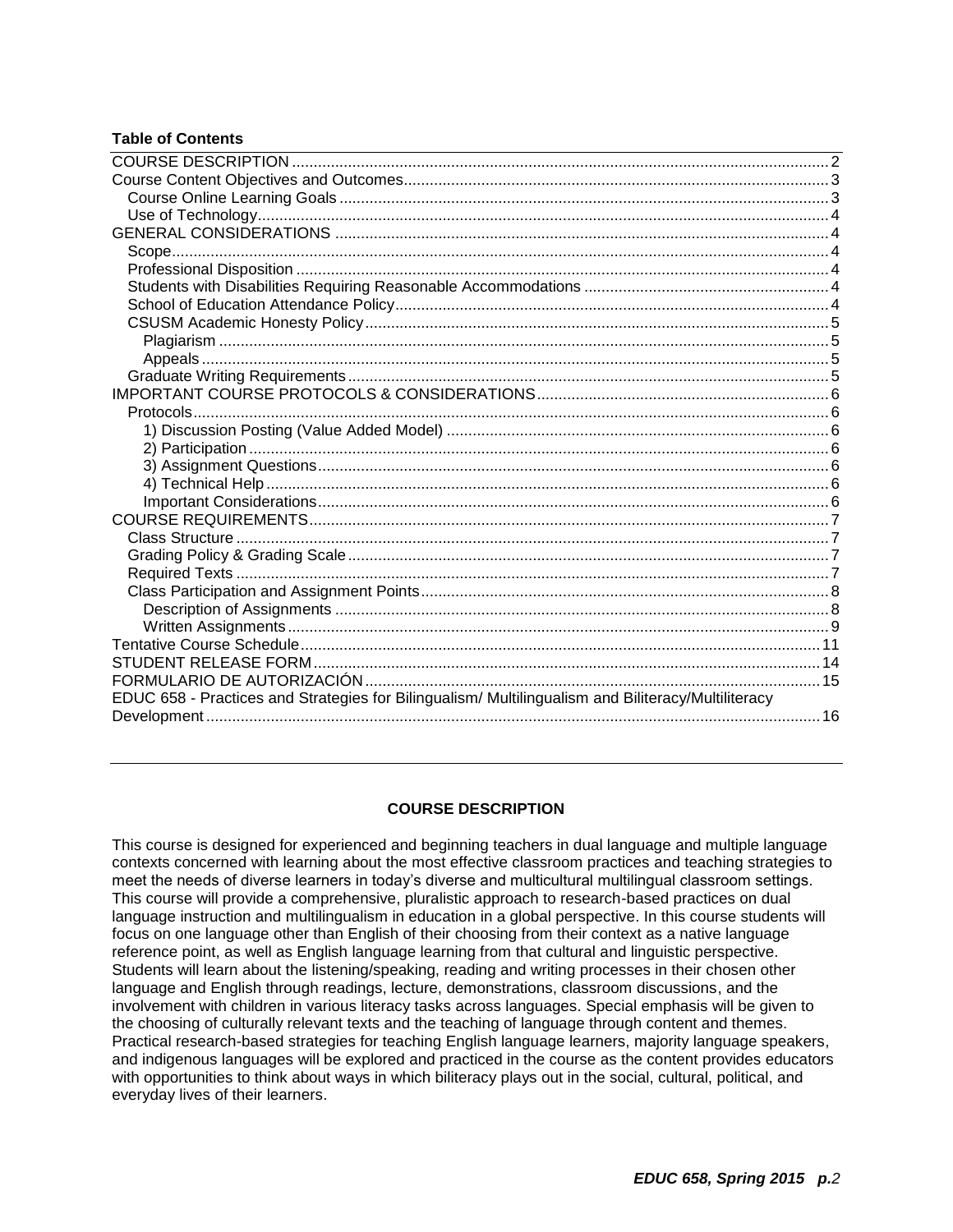# **COURSE CONTENT OBJECTIVES AND OUTCOMES**

<span id="page-2-0"></span>In this course students will:

- 1. Investigate effective strategies for dual language instruction using one native language of their choosing and English as the other language.
- 2. Demonstrate an understanding of different theories and research of literacy development in order to select appropriate approaches for teaching listening/speaking, reading and writing in the bilingual classroom.
- 3. Know, understand, and apply concepts, research, and best practices to plan classroom instruction in a supportive learning environment for bilingual students across languages.
- 4. Know and implement a variety of research-based teaching strategies and techniques for developing and integrating English and one other language of their choosing in listening/speaking, reading, and writing for accessing the core curriculum.
- 5. Become familiar with a wide range of context specific standards-based materials, resources, and technologies, and choose, adapt, and use them in effective bilingual, English as a Second Language (ESL), and content teaching for their particular dual language context.
- 6. Assess purposes and outcomes of translanguaging, making cross-linguistic connections, and effective bridging between languages.
- 7. Demonstrate comfort and skills in management of a multilevel differentiated classroom and be prepared as a dual language or multi language education 'expert' to scheduling for two (or more) languages.
- 8. Explore a variety of techniques responding to different learning styles and language proficiency levels (e.g., positive interactions between teachers and students and among students, reciprocal interaction model of teaching with genuine dialogue)
- 9. Become aware of cooperative learning or group work situations, including: students working interdependently on tasks with common objectives, individual accountability, social equity in groups and classroom and extensive interactions among students to develop bi/multilingualism.
- 10. Develop and understand language input that uses sheltering strategies to promote comprehension and visual aids and modeling instruction, allowing students to negotiate meaning, keeping students' interests, relevant material, of sufficient quality, and challenging to promote high levels of language proficiency and critical thinking.
- 11. Knowledge of the need for language policy to encourage students to use instructional language, monolingual lesson delivery, the needs of all students, and students integrated for the majority of the instruction.
- 12. Understand the impact of institutionalized discrimination and oppression and its impact on bilingualism and biliteracy development for learners and their families.
- 13. Awareness of the adaptation process (experienced by all immigrants in the U.S. and other developed countries and vice versa) and its consequences in communication as related to bilingualism and biliteracy development.

# **Course Online Learning Goals**

<span id="page-2-1"></span>This course will be mainly taught through online learning, students will:

- 1. Participate in online learning experiences that provide an opportunity to reflect and experience perspectives from various communities.
- 2. Experience active learning, interaction, participation and collaboration among students in the online environment.
- 3. Collaborate with colleagues to build an online community using respectful communication skills that reflect an awareness of self and others, along with an ability to convey ideas in a variety of contexts.
- 4. Utilize a variety of media and content to achieve content objectives in the online environment.
- 5. Understand how to utilize a safe, legal and ethical application of digital information and technology including respect for copyright, intellectual property and the appropriate documentation of resources.
- 6. Participate in projects and assignments that meet content objectives and measure student achievement of learning goals.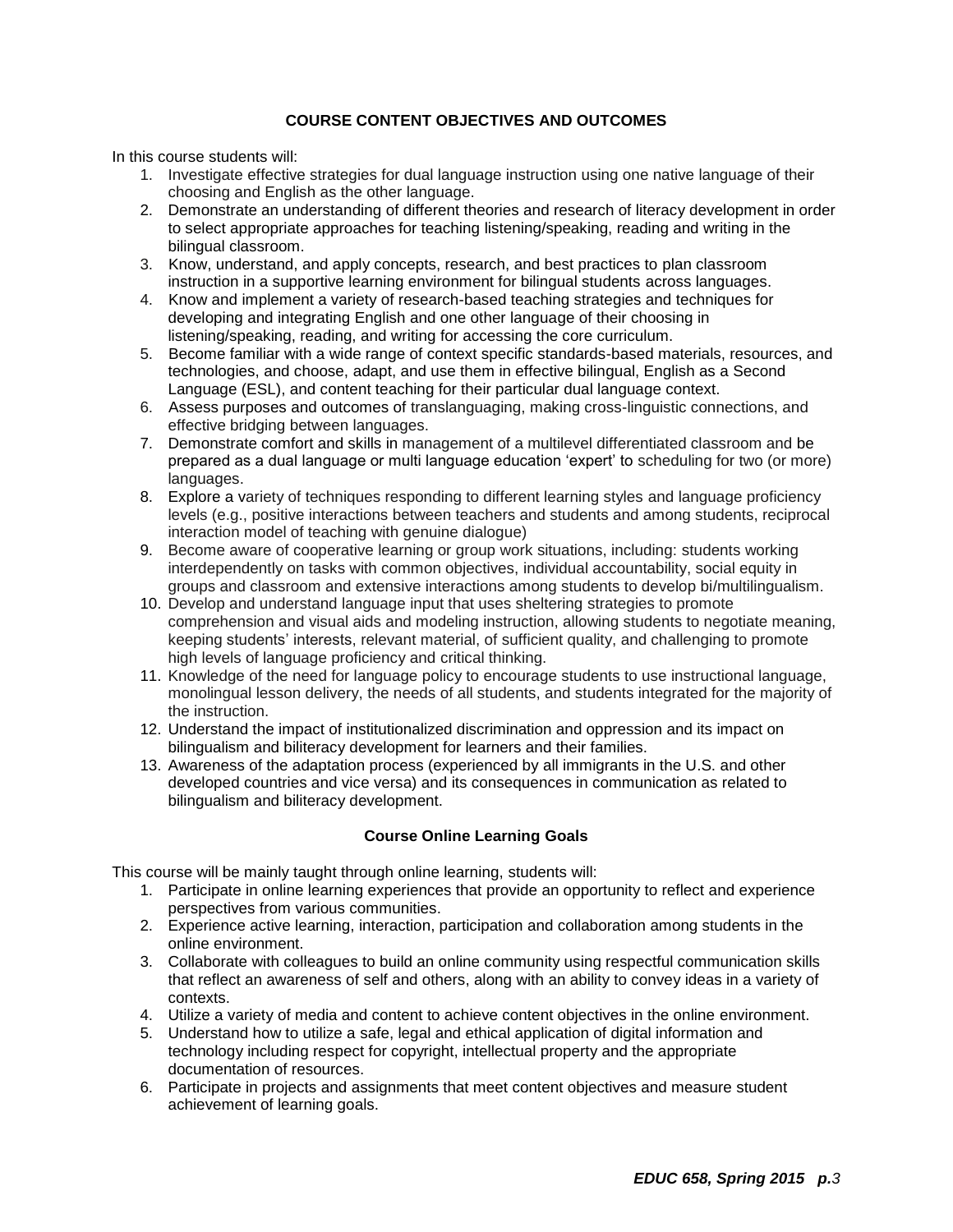#### **Use of Technology**

<span id="page-3-0"></span>Students are expected to demonstrate competency in the use of various forms of technology (i.e. word processing, electronic mail, Cougar Courses, use of the Internet, and/or multimedia presentations). Specific requirements for course assignments with regard to technology are at the discretion of the instructor. Keep a digital copy of all assignments. All assignments will be submitted online. Details will be provided on Cougar Courses.

#### **GENERAL CONSIDERATIONS**

#### **Scope**

<span id="page-3-2"></span><span id="page-3-1"></span>The context for, and scope of this course is approved by the faculty of the School of Education in development of the program approval documents. Further consideration has been given to the alignment of standards for multicultural education as articulated by the National Council for Accreditation of Teacher Education (NCATE). The NCATE elements addressed in this Dual Language Certificate are the following: Professional Knowledge and Skills, Professional Dispositions, Pedagogical Content Knowledge, and Student Learning.

#### **Professional Disposition**

<span id="page-3-3"></span>The School of Education mission statement and professional standards are the driving force behind all readings and activity related to this class. This course addresses many sensitive and controversial topics. We will be exploring these topics together and striving to expand our perspectives by considering the diverse lenses through which fellow educators see educational issues. Keep in mind that all students are expected to demonstrate professional behavior at all times. Professional behavior is defined herein as one that *consistently* demonstrates integrity, responsibility, tolerance, and respect for self and others. All students are expected to listen to different opinions, consider and reflect in depth on other points of view, and deal proactively with constructive criticism. Any unprofessional behavior is grounds for process and review of the candidate's continued participation in this course and/or program progress. Dispositions and rubric for social justice, collaboration, critical thinking, professional ethics, reflective teaching & learning, and life-long learning can be found at the School of Education, CSUSM website at [http://www.csusm.edu/education/ClinicalPractice/HandbookSS.html.](http://www.csusm.edu/education/ClinicalPractice/HandbookSS.html)

#### **Students with Disabilities Requiring Reasonable Accommodations**

<span id="page-3-4"></span>Students are approved for services through the Disabled Student Services Office (DSS). The DSS Office is located in Craven Hall 4300, and can be contacted by phone at (760) 750-4905 or TTY (760) 750-4909. Students authorized by DSS to receive reasonable accommodations should meet with their instructor during office hours or, in order to ensure confidentiality, in a more private setting.

#### **School of Education Attendance Policy**

<span id="page-3-5"></span>Due to the dynamic and interactive nature of courses in the School of Education, all students are expected to attend all online learning sessions and participate actively. At a minimum, students must attend more than 80% of class time or s/he may not receive a passing grade for the course at the discretion of the instructor. *Said attendance presumes preparation for course with readings and assignments done prior to each class session***.** Individual instructors may adopt more stringent attendance requirements. Should the student have extenuating circumstances, s/he should contact the instructor as soon as possible. *(Adopted by the COE Governance Community, December, 1997).*

For this course: In this online course, active participation weekly is required in order to create an environment that nurtures and builds online community. Please schedule regular periods of time (at least twice weekly and/or at least every 3 days). **Modules begin on Tuesday each week and end on Monday of the following week (see online schedule of modules).** The modules are planned to require approximately 4 hours per week. This course will require 100% online participation. Students will need to use an up-to-date computer and operating system that has the ability and speed to listen to audio and video clips.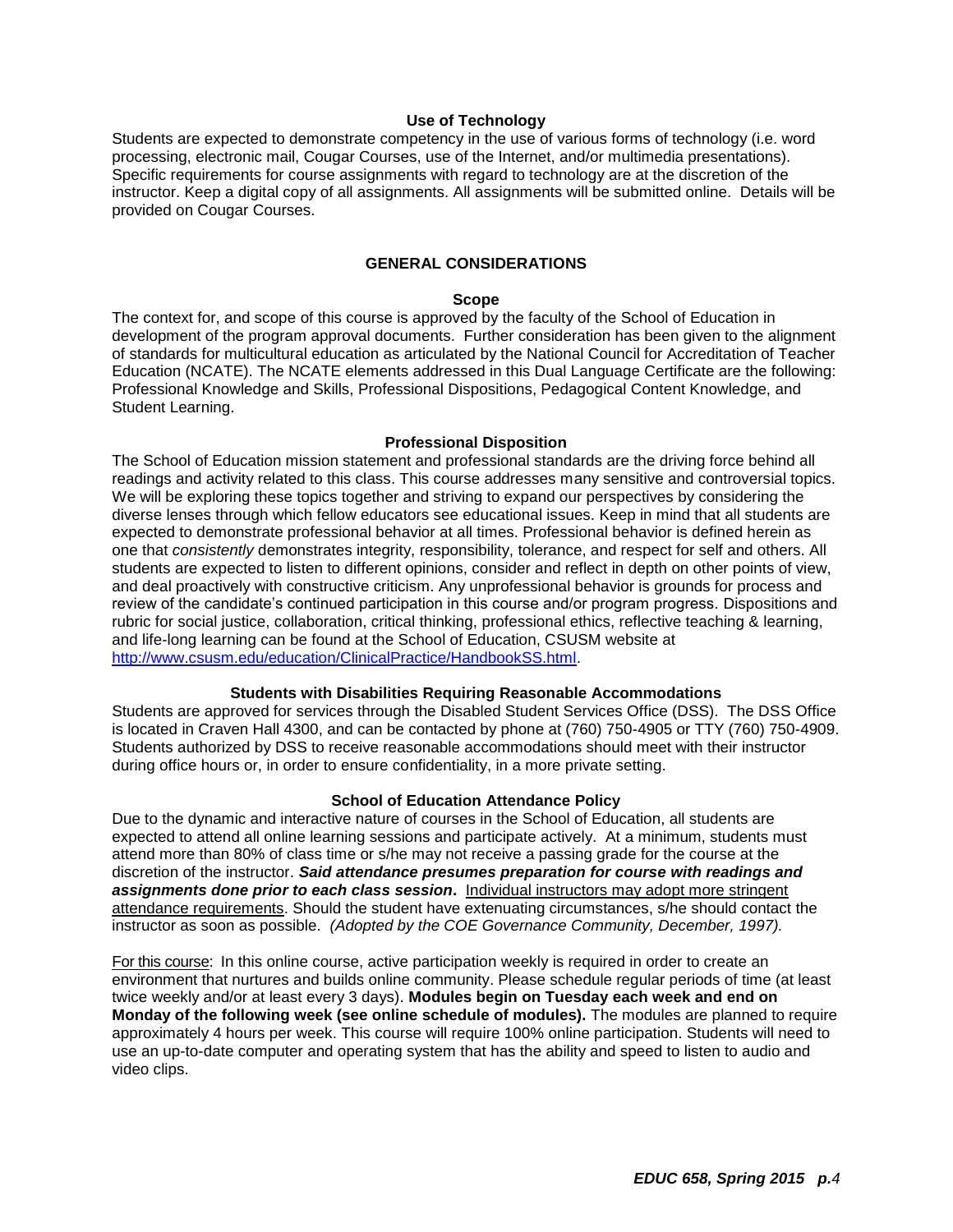Students missing more than one class session cannot earn an A or A-. Students missing more than two class sessions cannot earn a B or B+. If you miss three (3) class sessions, you cannot receive a passing grade for the class. *Not participating on an online session (class) will be considered an absence from class.* Illness and emergencies are considered on a case-by-case basis. However, notifying the instructor does not constitute an excuse. All assignments must be turned in on due date even in case of an absence. Unless extraordinary circumstances are made known, this is not negotiable.

Individual instructors may adopt more stringent attendance requirements. Should the student have extenuating circumstances, s/he should contact the instructor as soon as possible. *(Adopted by the COE Governance Community, December, 1997).*

## **CSUSM Academic Honesty Policy**

<span id="page-4-0"></span>Students will be expected to adhere to standards of academic honesty and integrity, as outlined in the Student Academic Honesty Policy. All written work and oral presentation assignments must be original work. All ideas/materials that are borrowed from other sources must have appropriate references to the original sources. Any quoted material should give credit to the source and be punctuated with quotation marks.

Students are responsible for honest completion of their work including examinations. There will be no tolerance for infractions. If you believe there has been an infraction by someone in the class, please bring it to the instructor's attention. The instructor reserves the right to discipline any student for academic dishonesty in accordance with the general rules and regulations of the university. Disciplinary action may include the lowering of grades and/or the assignment of a failing grade for an exam, assignment, or the class as a whole."

Incidents of Academic Dishonesty will be reported to the Dean of Students. Sanctions at the University level may include suspension or expulsion from the University.

## <span id="page-4-1"></span>**Plagiarism**

As an educator, it is expected that each student will do his/her own work, and contribute equally to group projects and processes. Plagiarism or cheating is unacceptable under any circumstance. If you are in doubt about whether your work is paraphrased or plagiarized see the Plagiarism Prevention for Students website [http://library.csusm.edu/plagiarism/index.html.](http://library.csusm.edu/plagiarism/index.html) If there are questions about academic honesty, please consult the University catalog.

## <span id="page-4-2"></span>**Appeals**

Every student has the right to appeal grades, or appeal for redress of grievances incurred in the context of any class. Disputes may be resolved informally with the professor, or through the formal grades appeal process. For the latter, consult Dr. Katherine Hayden, Interim Director of the School of Education.

#### **Graduate Writing Requirements**

<span id="page-4-3"></span>The California State University maintains a Graduation Writing Assessment Requirement (GWAR) for master's candidates. This requirement must be achieved prior to Advancement to Candidacy. A master's candidate will satisfy the graduate writing requirement by receiving a passing score on a written product as assessed with the GWAR rubric. Toward the goal of providing opportunity for graduate students in the School of Education to satisfy the writing requirement, all papers in all graduate classes must adhere to the writing and format style guidelines detailed in the sixth edition of the Publication Manual of the American Psychological Association. **This manual is a required textbook for all CSUSM School of Education graduate-level courses.**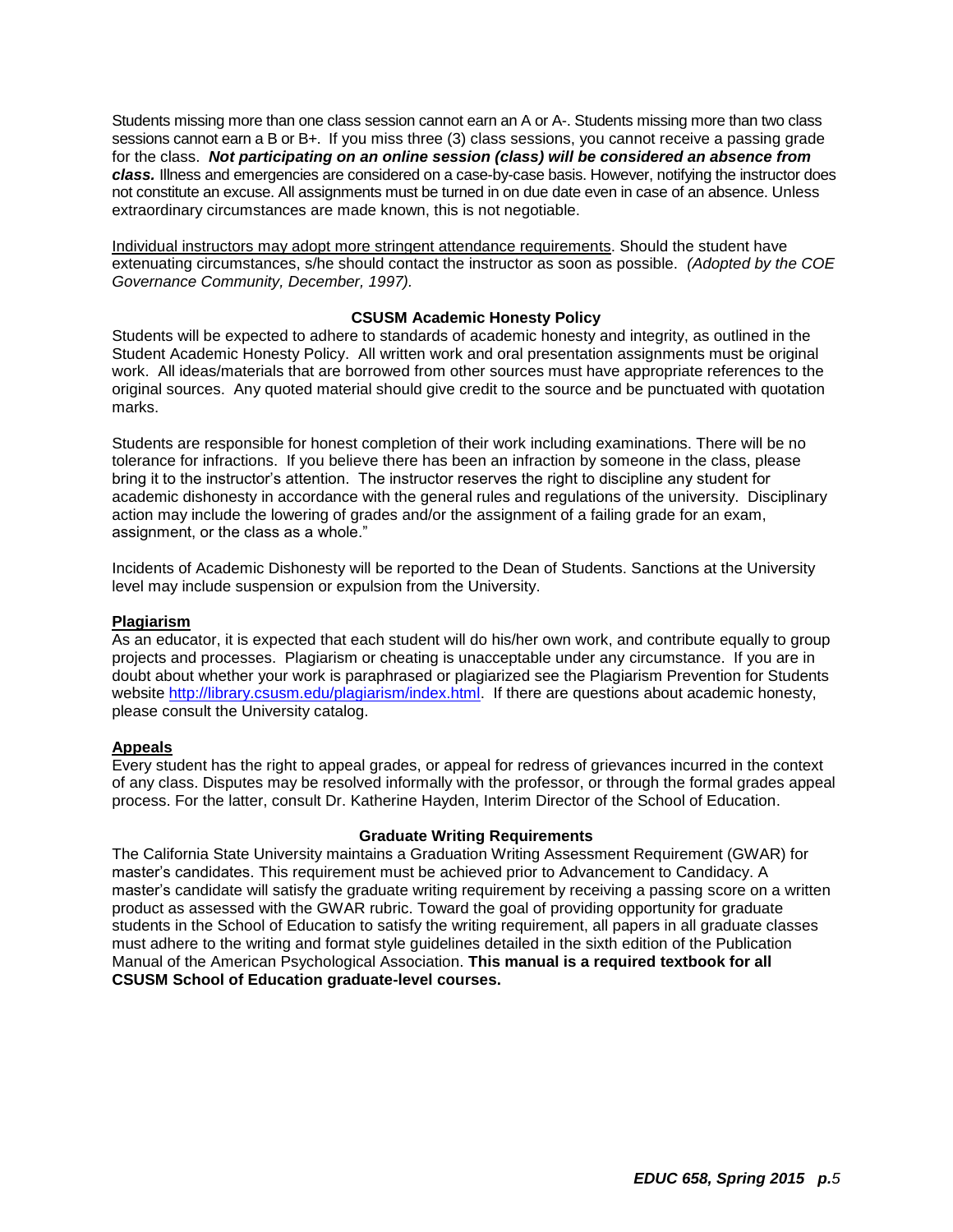# **IMPORTANT COURSE PROTOCOLS & CONSIDERATIONS**

#### **Protocols**

## <span id="page-5-2"></span><span id="page-5-1"></span><span id="page-5-0"></span>**1) Discussion Posting (Value Added Model)**

When replying to a posting in the discussion area (or through a Web Blog) by another student, instructor, or guest, you should **respond to the person by name and refer to their comments** within your posting. **To Add Value**, your response must do one of the following: **give an example** of what the prior post had described; **provide a different perspective** of the topic posted; OR **expand upon the idea** posted in the message by including more detail and depth. The instructor will provide feedback in the first few modules to support understanding of this concept. Peers will also be asked to review how others conform to this aspect of the course discussions.

## <span id="page-5-3"></span>**2) Participation**

It is expected that all participants have an active presence in the online community (see attendance policy). Organize each week so that you **visit the course Cougar Course shell every 2-3 days.** This will provide you the opportunity to stay in touch with the module assignments and discussions. You will need to use an up-to-date computer and operating system that has the ability and speed to listen to audio and video clips. **It is your responsibility to check these capabilities out as soon as you begin the course** and have a plan for completing and accessing these resources regularly.

My role will be to "facilitate" and to intervene or redirect class discussions as necessary, rather than to exclusively lecture on a weekly basis, or be the main focus of the class. You will work to develop your knowledge base through the readings, discussions, presentations, activities and assignments. Multiple approaches, methods, and teaching experiences are necessary strategies to accommodate various learning styles. Class formats and learning structures will vary and include whole and small group discussion, pair work, and online work. *Note: I reserve the right to change, add to, or delete any material or assignment from the course.*

## <span id="page-5-4"></span>**3) Assignment Questions**

A "**Questions"** Forum provides a place for questions. This forum is allows everyone to benefit from having access to instructor responses to questions about the course, activities, and/or assignments. Please review the posted questions before posting your question(s). Instructor will respond to posts within 48 hours. If you do not have a response by 48 hours, please contact the instructor directly by email or phone. Other participants may also respond to questions when they have information that will help others.

## <span id="page-5-5"></span>**4) Technical Help**

There is technical support through the student Help Desk located at Kellogg 2013. The Help Desk is open Mon-Fri from 8:00 AM to 5:00 PM, but closed on weekends. Their contact information is (760) 750-6505 or [sth@csusm.edu.](mailto:sth@csusm.edu)

#### <span id="page-5-6"></span>**Important Considerations**

- Assignments are due when noted on the Module directions and assignment links.
- **All assignments should be based on thoughtful reflection**, and submitted only after final edits, proof-read and word-processed.
- **Contact instructor in advance** of any extended absence to accessing and contributing to module activities. If you contact the instructor about an absence, suggest a timeline for how you will make up missed sessions, contribute to group work, and if there is a need for an alternative assignment.
- **Grading (points) of coursework and activities** will be based on adherence to the assignment guidelines, evidence of application of course readings and resources, and evidence of specified revisions, clarity, and coherence, in revised work. Points are deducted for spelling and/or grammar errors.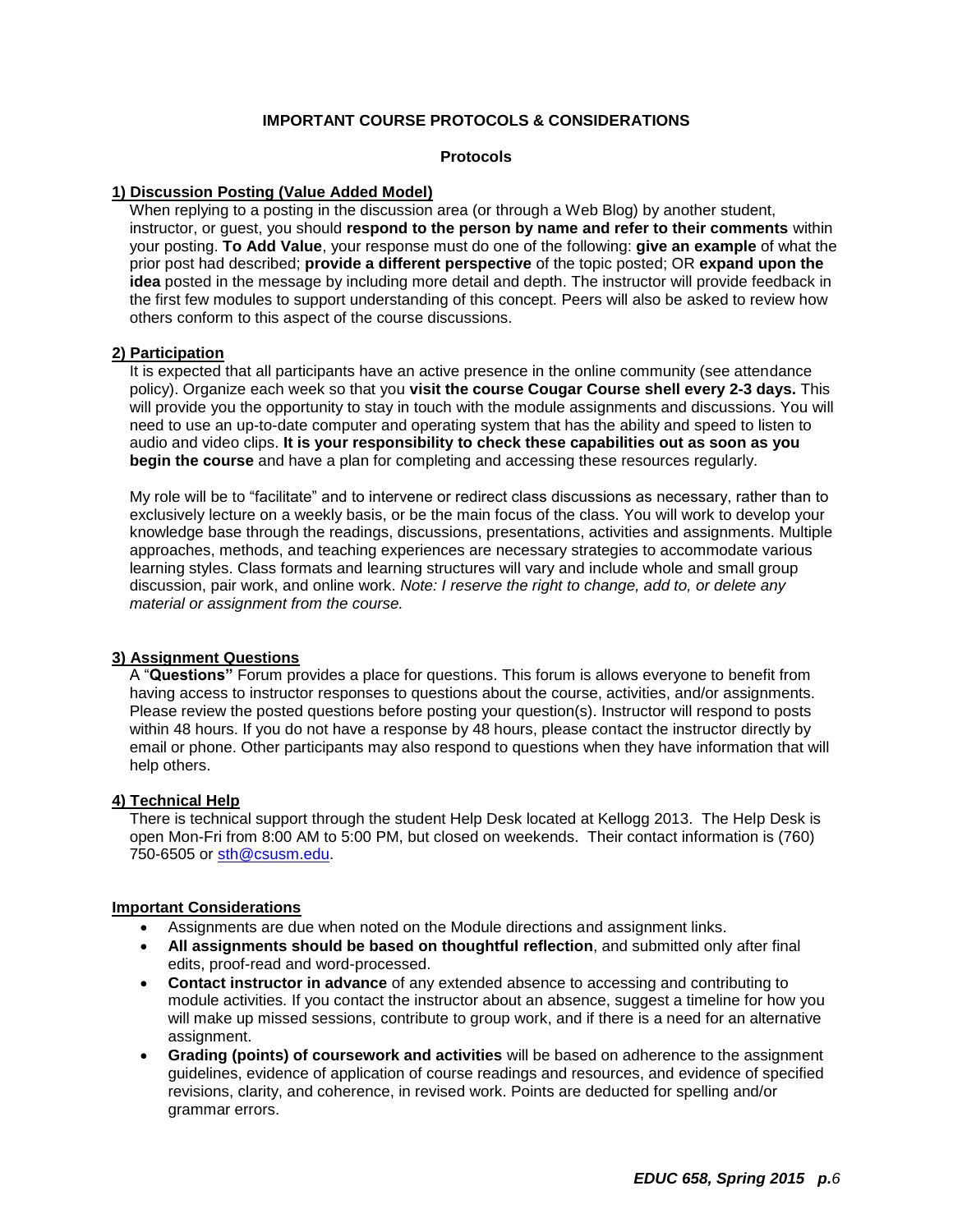Remember to cite all information obtained from others completely in APA 6<sup>th</sup> Edition format. References and/or citations are sometimes required.

## **COURSE REQUIREMENTS**

## **Class Structure**

<span id="page-6-1"></span><span id="page-6-0"></span>This course is structured as a graduate-level class. The success of an online course is dependent upon each and every participant being well prepared. **As noted elsewhere, being prepared means that all readings and assignments and other preparations are done** *prior* **to each online session.** 

#### **Grading Policy & Grading Scale**

<span id="page-6-2"></span>All assignments are due on the dates indicated below. Assignments turned in late will not receive full credit; they will be ranked on grade lower. Please manage your time and plan accordingly. Assignments must be double-spaced and with standard margins unless completed in class. Written assignments will be graded with rubric scales for content and context (detail, logic, synthesis of information, depth of analysis, etc.) and mechanics (grammar, syntax, spelling, format, uniformity of citations, etc.). All assignments should reflect graduate level composition and use APA format. *Note: Professor reserves the right to change, add to, or delete any material or assignment from the course.*

The following grading scale will be used for this MA/graduate course:

| $93 - 100$ | А:      |
|------------|---------|
| $90 - 92$  | А-:     |
| $88 - 89$  | B+;     |
| $83 - 87$  | B:      |
| $80 - 82$  | B-      |
| 79 – below | Failing |

**Students must receive a B- or higher in all coursework in order to be eligible for or remain in the School of Education graduate programs.**

#### **Required Texts**

<span id="page-6-3"></span>De Jong, E. (2011). *Foundations for multilingualism in education: From principles to practice*. Philadelphia: Caslon.

Hamayan, E., Genesee, F., & Cloud, N.. (2013). *Dual Language Instruction from A to Z: Practical Guidance for Teachers and Administrators*. Porstmouth, NH: Heinemann.

Howard, E. R., Sugarman, J., Christian, D., Lindholm-Leary, K. J., & Rogers, D. (2007). *Guiding principles of dual language education.* (2<sup>nd</sup> ed.). Washington, DC: US Department of Education and National Clearinghouse for English Language Acquisition. [http://www.cal.org/twi/Guiding\\_Principles.pdf](http://www.cal.org/twi/Guiding_Principles.pdf) (download free)

The sixth edition of the Publication Manual of the American Psychological Association (APA) is a required textbook for all CSUSM School of Education graduate-level courses (see [www.apa.org\)](http://www.apa.org/).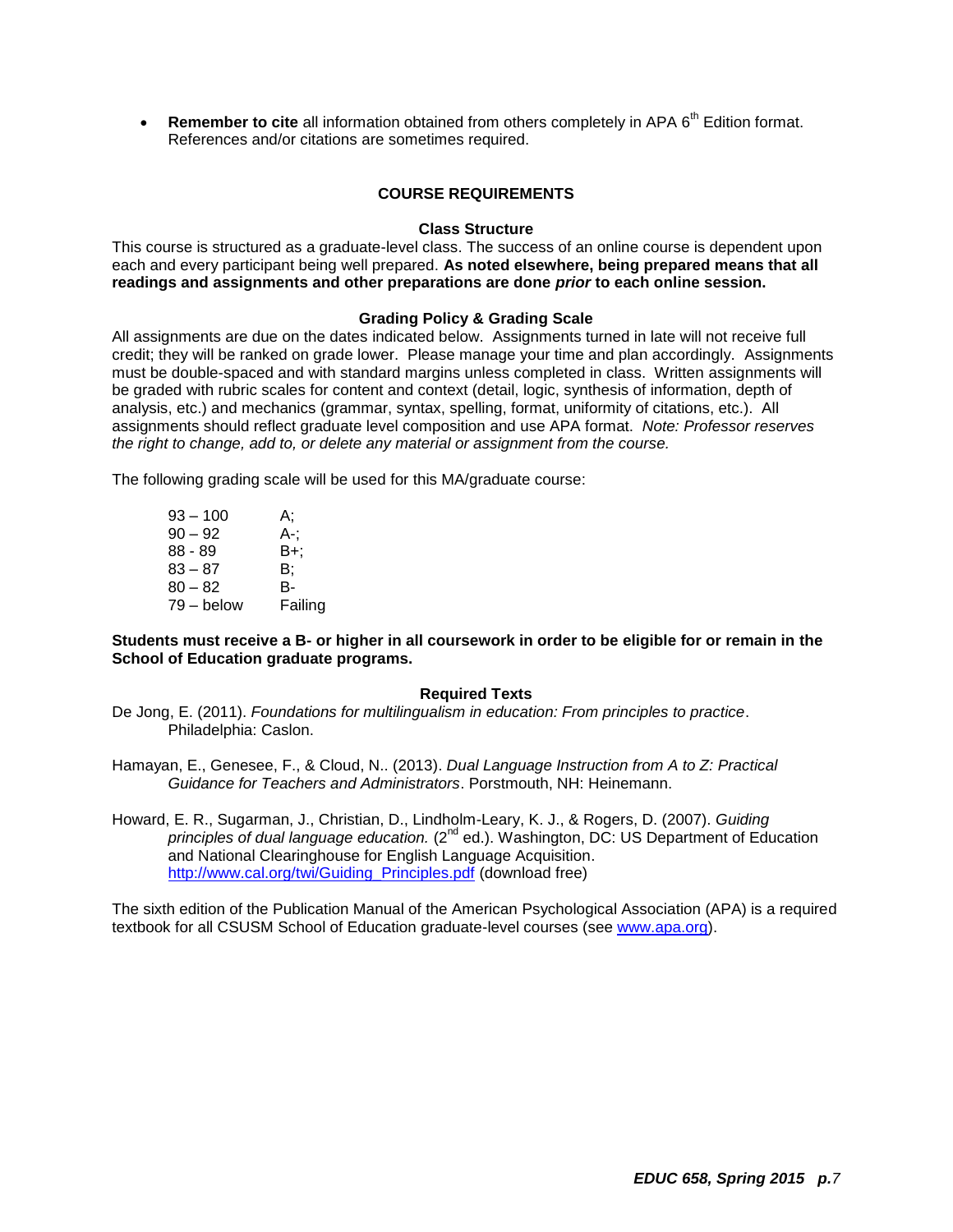*EDUC 658, Spring 2015 p.8*

## **Class Participation and Assignment Points**

- <span id="page-7-0"></span> Attendance, Participation, & Professional Disposition for online classes at instructor's discretion 10 points 10 points 10 points
- Reading Discussions 10 points 10 points 10 points 10 points 10 points 10 points 10 points 10 points 10 points 10 points 10 points 10 points 10 points 10 points 10 points 10 points 10 points 10 points 10 points 10 points
- Writing Samples Analysis Project 20 points 20 points
- Languages in the Classroom Interview 20 points
- Content Specific Group Project 20 points
- 2 World Cafés 5 points 3 points and 2 world Cafés 5 points 3 points 3 points 3 points 3 points 3 points 3 points 3 points 3 points 3 points 3 points 3 points 3 points 3 points 3 points 3 points 3 points 3 points 3 points 3
- Online Classroom Activities 15 points 15 points 15 points

## <span id="page-7-1"></span>**Description of Assignments**

#### **1. Attendance/ Active Participation/Professional Dispositions (10 points)** You are expected to attend all class sessions and participate actively during online discussions and activities. In order to do so, you are expected to complete all required readings by the assigned date. *Please see attendance policy in this syllabus.* Your professional disposition is related to how you conduct yourself in class and in our online community. Dispositions and rubric for social justice, collaboration, critical thinking, professional ethics, reflective teaching & learning, and lifelong learning can be found at the School of Education, CSUSM website at [http://www.csusm.edu/education/ClinicalPractice/HandbookSS.html.](http://www.csusm.edu/education/ClinicalPractice/HandbookSS.html)

## **2. Reading Discussions (10 points)**

Individually or in pairs, students will lead a class discussion on the required weekly readings during our online forums. Students should identify 2-3 critical questions from the readings to lead the discussion. All students should reference the readings in their questions (discussion leaders) and in their responses (participation in discussions). Participants will post a response and respond to 2 other students' responses during the week through value added comments. *Discussion Leader: (5 points) Participation in ALL Reading Discussions: (5 points)*

**DUE: Readings throughout the semester**

## **3. World Cafés (2 sessions) (5 points)**

The World Café is a conversational process based on a set of integrated design principles that reveal a deeper living network pattern. This is a place where practitioners can share their experiences and learn from each other, as well as ask questions. It is a place for all of us to experience deep and meaningful conversations about those things that really matter to our dual language community. You will need to use an up-to-date computer and operating system that has the ability and speed to listen to audio and video clips.

# **4. Online Classroom Community Activities (15 points)**

These are activities related to our course topics and readings. It is crucial that all students engage in our online conversations in order to be part of the community and debrief the content through various modes, such as journals, forums, videos, interviews, surveys, etc. "A community is defined as a dynamic whole that emerges when a group of people share common practices and identify themselves with something larger that the sum of their individual relationships" (Palloff & Pratt, 2007). Communities are formed around issues of identity and shared values; they are not necessarily place-based (Palloff, 1996). You will need to use an up-to-date computer and operating system that has the ability and speed to listen to audio and video clips.

\_\_\_\_\_\_\_\_\_\_\_\_\_\_\_\_\_\_\_\_\_\_\_\_ **Total 100 points**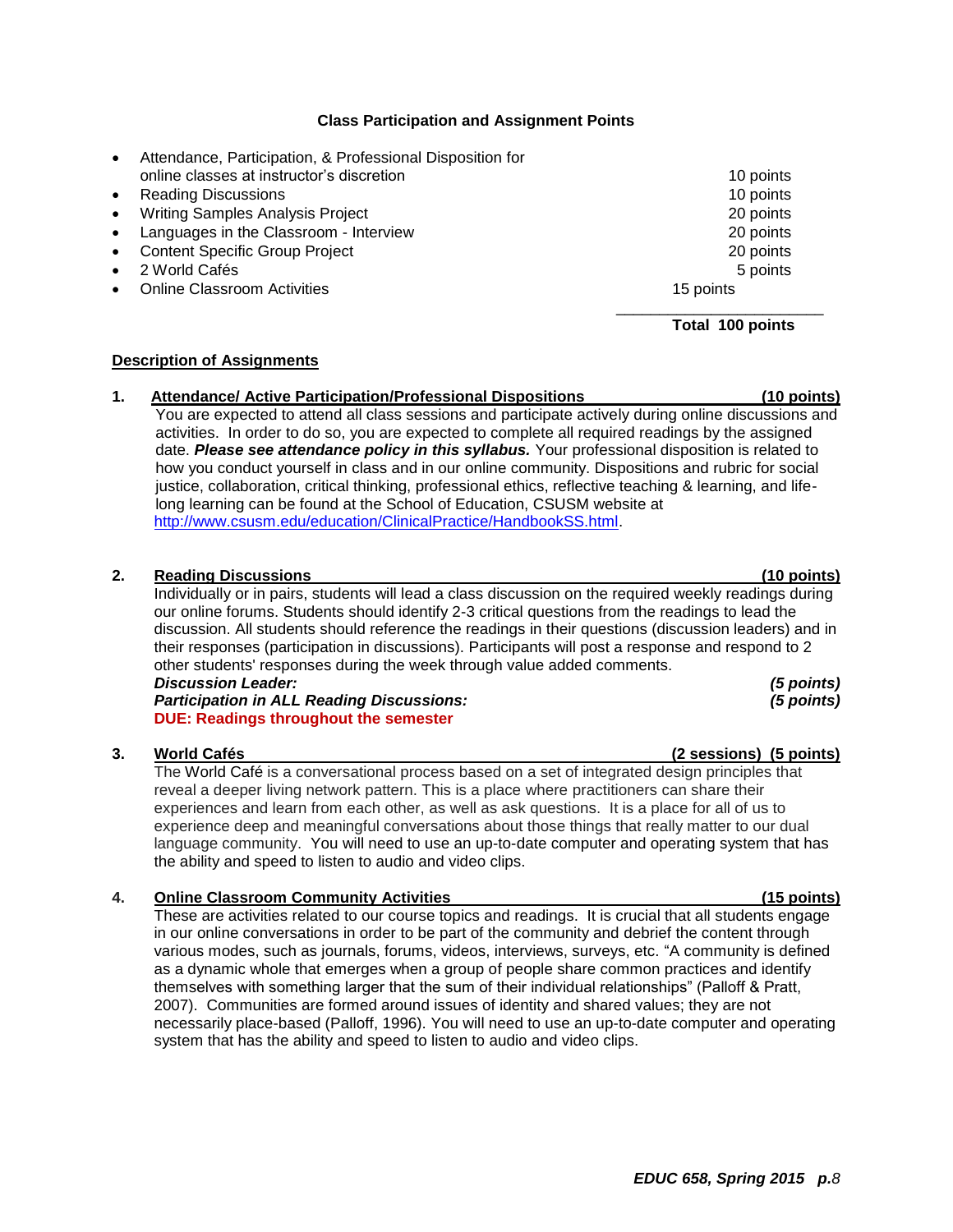## <span id="page-8-0"></span>**Written Assignments**

**Note:** For the following written assignments, please consult the APA Manual (6<sup>th</sup> edition) for proper formatting and presentation guidelines (see [www.apa.org\)](http://www.apa.org/). **Submission:** All 3 core written assignments must be submitted in college **paper format**. Writing requirements for this class will be met as described in the assignments. Every course at the university, including this one, must have a writing requirement of at least 2500 words.

## **5. Assignment #1 - Writing Samples Analysis Project (20 points)**  *See rubric for Assignment 1 at end of syllabus*

**Purpose:** The aim of this assignment is for you to have an opportunity to think about what it means to function in a biliterate academic environment. Your work in analyzing the writing samples should push you to want to create the type of scaffolded biliteracy and cross-linguistic analysis learned from our readings and discussions.

Choose 2 unedited writing samples of one bilingual student who is beginning to write (kindergarten through  $3<sup>rd</sup>$  grade) or students who are learning both languages in the upper grades (4<sup>th</sup> and up). One sample should be in English and one in the other native language of the same child, if possible. Analyze the writing using the materials/textbooks for the course. Type up the analysis conclusions and include a photo or scanned copy of each writing sample with your analysis of cross-linguistic resources the student is using or evidence of translanguaging. For this project, find writing that is NOT perfect, preferably a first draft for your analysis.

**Option 1:** If you are not teaching in a dual language classroom, perhaps you can borrow sample writings from a colleague at a DL school or classmate to do your analysis.

**Option 2:** If you are not teaching in a dual language classroom, perhaps you can observe a DL program during Spanish and English time (any grade level) and see how students interact with the language(s) during instruction and with their peers (in groups or with partners). Write about your observations as students use cross-linguistic resources or evidence of translanguaging.

Turn in your assignment via class Moodle. Late assignments do not receive full points. Two points will be subtracted per day late. Check syllabus for due dates. We will share assignment during our World Café 1.

## **6. Assignment #2 - Languages in the Classroom – Interview (20 points)** *See rubric for Assignment 2 at end of syllabus*

**Purpose:** The purpose of this assignment is for you to examine the issues of *diglossia* in an upper grade or middle school classroom. Diglossia is defined as two varieties of the same language (dialects) or different languages that exist side by side within a geographical area. One language may be used in different situations and for certain functions, while the other language may be seen or used for different purposes in society. For example, "A language community may use a minority language at home, for religious purposes and in social activity, but uses the majority language at work, in education and when experiencing mass media" (Baker, 2011, p. 67). This status of languages in society may identify people and languages with power and prestige.

Interview a teacher, a parent or a student in an upper grade or middle school classroom in your geographical area about the status, use and functions of the languages represented in their classrooms. How are these languages used for instructional purposes? How are the languages perceived by the teachers, students and/or parents? What vested interests do teachers, students and/or parents have toward these languages? How do students and/or parents position themselves according to language identification? Is one language more prestigious than the other? If so, how has that been determined or defined by the teachers, students, and/or parents.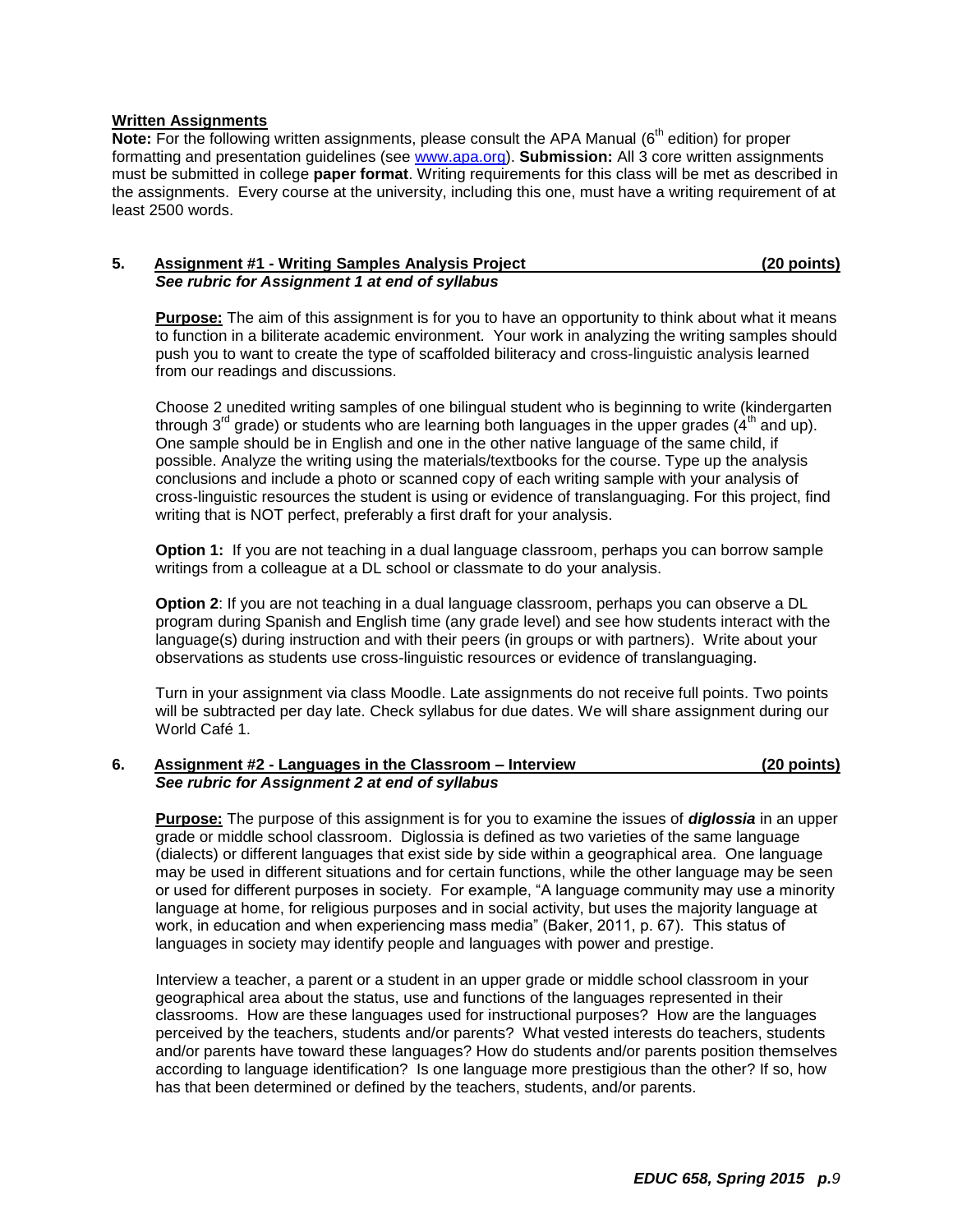Carry out the interview pertaining to the issues of diglossia in an upper grade or middle school classroom. Type up what you based on the questions provided above. Write a conclusion about the implications of diglossia in relation to social groups and status in the classroom, students' preferred mode for interpersonal communication, and how students seem to identify themselves based on language and culture. Include a bibliography of articles related to diglossia to support your evidence (e.g. citations in your paper).

**Option:** If you do not have access to dual language participants (teacher, students, parents) at a local school, you can interview someone you know who has learned a second language, preferably someone who has immigrated and has learned your country's national language as a child or adult. Provide an analysis of the person's experiences, views and skills in the languages, as well as how he/she functions in society through the use of the two or more languages (diglossia). Follow directions above for paper.

Turn in your assignment via our class Moodle. Projects will be shared with community. Late assignments do not receive full points. Two points will be subtracted per day late. Check syllabus for due dates. We will share assignment with our online community.

## **7. Assignment #3 - Content Specific Group Project (20 points)** *See rubric for Assignment 3 at end of syllabus (Assignment 5a & 5b)*

**Purpose**: The purpose of this assignment is to enable collaborative groups to further synthesize and refine their thinking and application of the course learnings in an interactive group response to a hypothetical case in a bilingual classroom.

In this assignment, candidates will be placed in random groups of 3 or 4 assigned with a content area of Math, Reading, Social Science, or Science. Groups will be asked to develop a meaningful lesson for students acquiring the target language with newly adopted Common Core State Standards (CCSS) or the national curriculum standards in your country of residence (e.g. majority of USA uses CCSS). A scaffold will be provided. Candidates will be placed into groups early in the term and given the assignment midway so that you can develop your community strategy and response by the time the assignment is due. It will help if there are roles assigned to the members (e.g., researcher, team leader, resource gatherer, logistics engineer, time manager, etc.). Pending proposal approval, groups are free to work on final papers.

Your group is required to provide a proposal for this assignment. The instructor may provide additional guidelines. The instructor must approve all proposals before groups proceed with assignment. Check syllabus for due dates. We will share assignment during our World Café 2.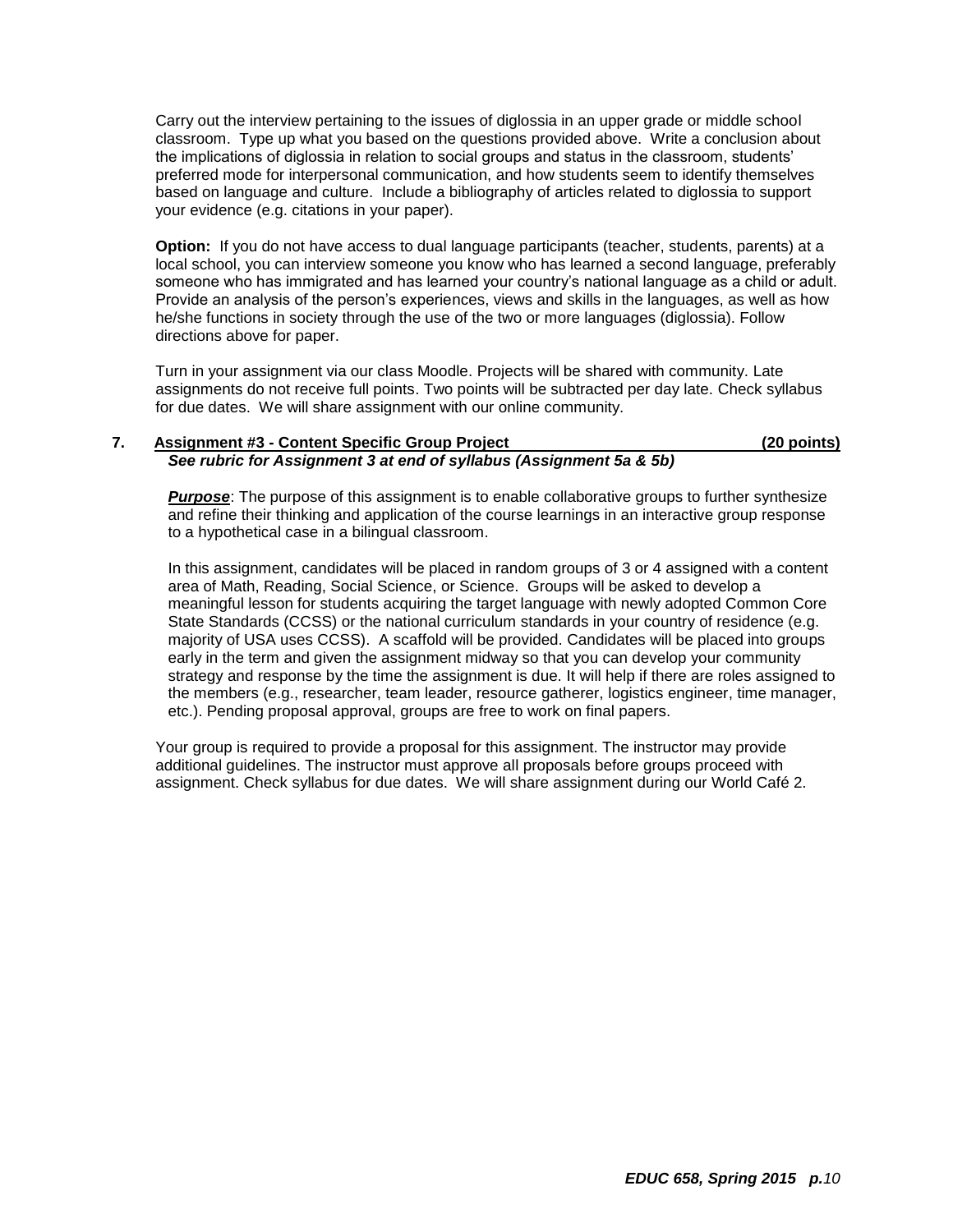# **TENTATIVE COURSE SCHEDULE**

<span id="page-10-0"></span>The following page includes a tentative course schedule. Professor may adjust readings or assignments as dictated by the needs of the course.

Our class agendas may include some or all of the following:

- Discussion of the readings; explanation of assignments
- Seminar, lecture and dialogue of ideas (forums), journaling
- Group work/collaboration; sharing resources/strategies, World Cafés
- **Guest speakers or pod casts**
- **video clips**
- **Cougar Course online interactions**
- **•** Other activities

| EDUC 658 -Practices and Strategies for Bilingualism/ Multilingualism<br>and Biliteracy/Multiliteracy Development |                                                     |                                                                                                                                                                                                                                                                                                    |                                                                                                                                                                                                                                                                                      |  |
|------------------------------------------------------------------------------------------------------------------|-----------------------------------------------------|----------------------------------------------------------------------------------------------------------------------------------------------------------------------------------------------------------------------------------------------------------------------------------------------------|--------------------------------------------------------------------------------------------------------------------------------------------------------------------------------------------------------------------------------------------------------------------------------------|--|
| <b>Online Class Modules</b><br><b>Updated 1/15/2015</b>                                                          |                                                     |                                                                                                                                                                                                                                                                                                    |                                                                                                                                                                                                                                                                                      |  |
| <b>Week</b><br><b>Start Day</b>                                                                                  | <b>Module</b>                                       | <b>Topics</b>                                                                                                                                                                                                                                                                                      | Readings & Assignments                                                                                                                                                                                                                                                               |  |
| Week 1<br>1/20/15<br>Week 2<br>1/27/15                                                                           | $\mathbf 1$<br>released<br>Tuesday<br>2<br>released | <b>Getting Started</b><br><b>Course Overview &amp; Introductions</b><br>Weekly reading discussions.<br><b>Elements of Online Community and</b><br><b>Introduction to Guiding Principles of</b>                                                                                                     | Reading posted in our CC:<br>Ch 2 Recontextualizing Community<br>(Palloff & Pratt, 2007)<br>Reading posted in our CC:<br>Ch 2 Communities of Practice                                                                                                                                |  |
|                                                                                                                  | Tuesday                                             | <b>Instruction in DL Education</b><br>Norms, & continue Introductions.<br>Understanding the guiding principles of<br>instruction in dual language education.<br>Weekly reading discussions.                                                                                                        | (Wenger, McDermott & Snyder,<br>$2002$ );<br>Online reading:<br>Guiding Principles (GP), Strand 2 pp.<br>62-67; GP Strand 3 pp. 68-75<br>(Howard et al., 2007) [download GP<br>from Center for Applied Linguistics<br>$(CAL)$ ]<br>http://www.cal.org/twi/Guiding_Princip<br>les.pdf |  |
| Week 3<br>2/3/15                                                                                                 | $\overline{3}$<br>released<br>Tuesday               | <b>Striving for Educational Equity Educators</b><br>as decision makers & negotiators; impact of<br>institutionalized discrimination & oppression<br>on bilingualism & biliteracy development for<br>learners/families. Multilingualism as norm<br>and desired goal.<br>Weekly reading discussions. | Textbook readings:<br>Ch 1 - Decision Makers (de Jong,<br>$2011$ ) &<br>Ch 2 - Norms & Desired Goals (de<br>Jong, 2011)                                                                                                                                                              |  |
| Week 4<br>2/10/15                                                                                                | $\overline{4}$<br>released<br>Tuesday               | <b>Pathways for Multilingual Development</b><br>Literacy, Biliteracy & Multiliteracy.<br>Approaches to multilingualism. School<br>practices for curriculum and assessment of<br>bilinguals. Sociocultural & critical<br>literacy/multiliteracy approaches.<br>Weekly reading discussions.          | Textbook reading:<br>Ch 3 - MM Development (de Jong,<br>$2011$ ;<br>Reading posted in our CC:<br>Ch 14 - Multiliteracy (Baker, 2011)                                                                                                                                                 |  |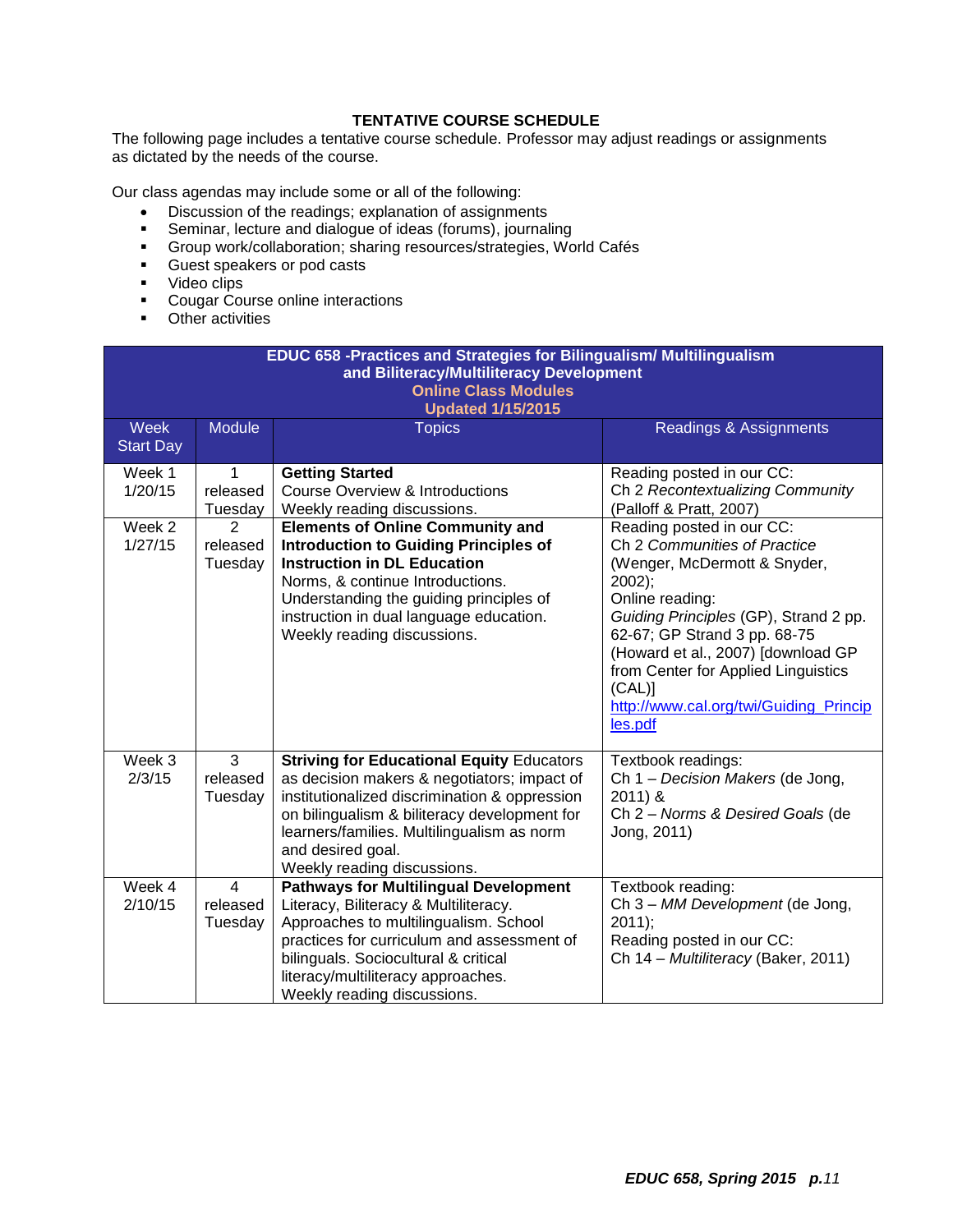| EDUC 658 -Practices and Strategies for Bilingualism/ Multilingualism<br>and Biliteracy/Multiliteracy Development |                                       |                                                                                                                                                                                                                                                                                                                                     |                                                                                                                                                                                                                                                                 |  |
|------------------------------------------------------------------------------------------------------------------|---------------------------------------|-------------------------------------------------------------------------------------------------------------------------------------------------------------------------------------------------------------------------------------------------------------------------------------------------------------------------------------|-----------------------------------------------------------------------------------------------------------------------------------------------------------------------------------------------------------------------------------------------------------------|--|
| <b>Online Class Modules</b><br><b>Updated 1/15/2015</b>                                                          |                                       |                                                                                                                                                                                                                                                                                                                                     |                                                                                                                                                                                                                                                                 |  |
| Week<br><b>Start Day</b>                                                                                         | <b>Module</b>                         | <b>Topics</b>                                                                                                                                                                                                                                                                                                                       | Readings & Assignments                                                                                                                                                                                                                                          |  |
| Week 5<br>2/17/15                                                                                                | 5<br>released<br>Tuesday              | <b>Principles for Multilingual Schools</b><br>Globalization & language issues with threat<br>of English as a power language. Language<br>policies for educational equity. Structuring for<br>integration. Diglossia.<br>Weekly reading discussions.                                                                                 | Textbook readings:<br>Ch 8 - Principles of Multilingual<br>Schools (de Jong, 2011); & Ch 11 -<br>Structuring for Integration (de Jong,<br>2011)<br>Reading posted in our CC:<br>Language Status in Two-Way<br>Bilingual Immersion (Hernandez,<br>2015)          |  |
| Week 6<br>2/24/15                                                                                                | 6<br>released<br>Tuesday              | Language Use in Education:<br>Promoting additive bi/multilingualism,<br>purposes and outcomes of translanguaging,<br>making cross-linguistic connections, and<br>effective bridging between languages<br>Weekly reading discussions.                                                                                                | Textbook reading:<br>Ch 10 - Additive Bi/Multilignualism<br>(de Jong, 2011);<br>Reading posted in our CC:<br>Translanguaging: Origins and<br>Development (Lewis et al., 2012)<br>Translanguaging: Conceptualization &<br>Contextualization (Lewis et al., 2012) |  |
| Week 7<br>3/3/15                                                                                                 | $\overline{7}$<br>released<br>Tuesday | <b>Best-Practice Teaching Strategies</b><br>Curriculum & instruction; content & language<br>development, management of a multilevel<br>differentiated classroom; sheltered<br>instruction.<br>What does the research tell us about DL<br>programs? Groundwork for planning effective<br>DL Programs.<br>Weekly reading discussions. | Textbook Reading:<br>Ch 1 - DL Education; & Ch 2 -<br>Planning DL Program (Hamayan, et<br>al., 2013);<br><b>Due Assignment 1</b>                                                                                                                                |  |
| Week 8<br>3/10/15                                                                                                | 8<br>released<br>Tuesday              | World Café 1<br>Showcase of Programs & Community<br><b>Contexts; Community Building</b>                                                                                                                                                                                                                                             | Online presentations                                                                                                                                                                                                                                            |  |
| Week 9<br>3/17/15                                                                                                | 9<br>released<br>Tuesday              | Language Development & Academic<br><b>Achievement in Two-Way Immersion</b><br>Program Model Differences; planning<br>curriculum across programs & grades.<br>Research on Latino students & parent<br>education in DL programs.<br>Weekly reading discussions.                                                                       | <b>Textbook Readings:</b><br>Ch7 - Program Models & Outcomes<br>(de Jong, 2011);<br>Ch 5 - Language Teaching in DL<br>Programs (Hamayan, et al., 2013);<br>Reading posted in our CC:<br>Latino Students in DL Programs<br>(Lindholm-Leary & Hernandez, 2011)    |  |
| Week 10<br>3/24/15                                                                                               | 10<br>released<br>Tuesday             | <b>Affirming Identities</b><br>Integration & engagement of students in<br>various settings; ascertaining cross-cultural<br>equity in small group discourse;<br>deconstructing and repurposing cooperative<br>learning.<br>Weekly reading discussions.                                                                               | <b>Textbook Readings:</b><br>Ch 9 - Affirming Identities (de Jong,<br>$2011$ ;<br>Reading posted in our CC:<br>Alternative Discourse in Two-Way<br>Classroom (Palmer in Fortune &<br>Tedick, 2008)                                                              |  |
| $3/30/15 -$<br>4/3/15                                                                                            |                                       | <b>SPRING BREAK</b>                                                                                                                                                                                                                                                                                                                 |                                                                                                                                                                                                                                                                 |  |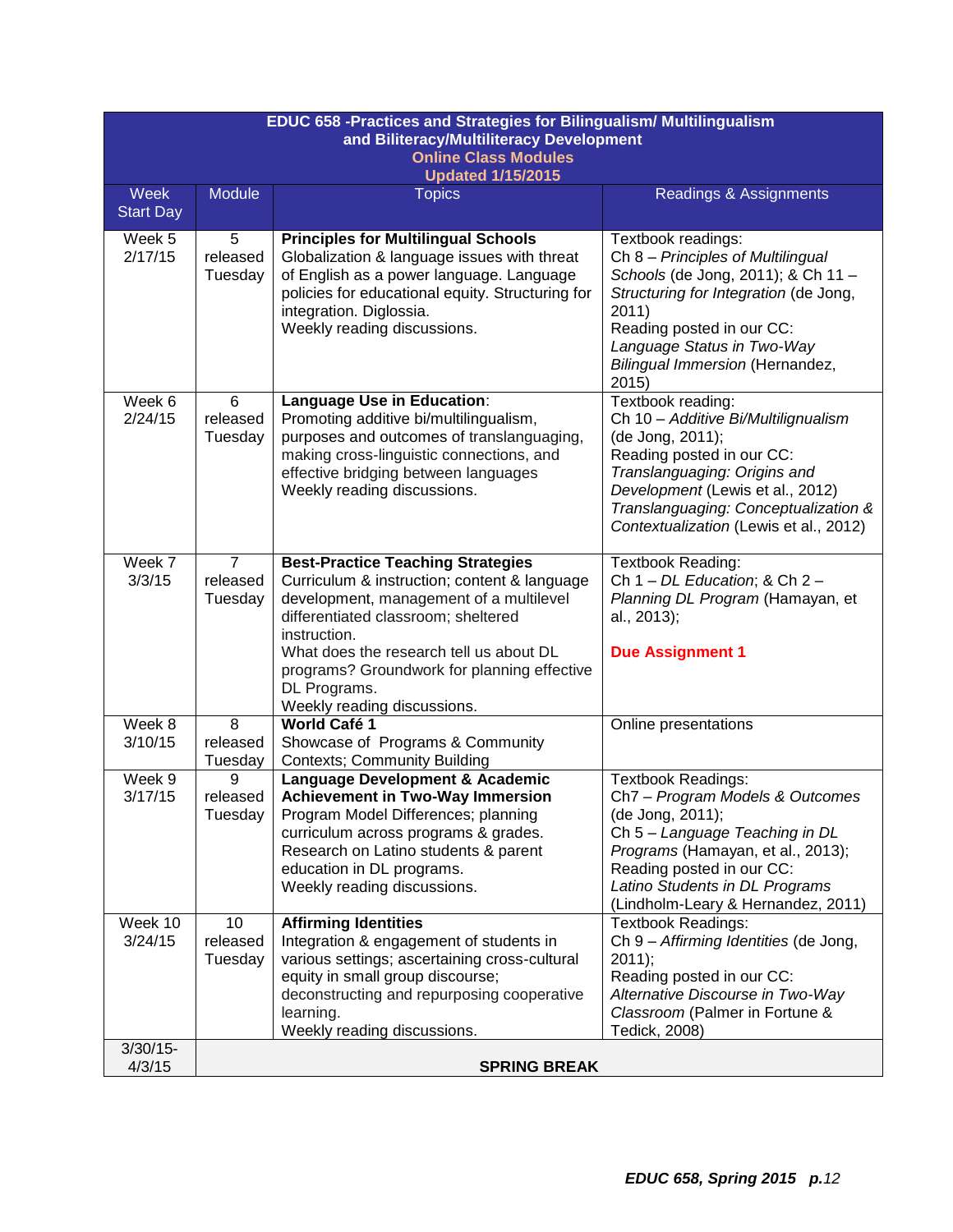| EDUC 658 -Practices and Strategies for Bilingualism/ Multilingualism<br>and Biliteracy/Multiliteracy Development                                        |                           |                                                                                                                                                                                                                                                                                                                                                                                                                       |                                                                                                                                                                                                                                                                                                                                                                                 |  |
|---------------------------------------------------------------------------------------------------------------------------------------------------------|---------------------------|-----------------------------------------------------------------------------------------------------------------------------------------------------------------------------------------------------------------------------------------------------------------------------------------------------------------------------------------------------------------------------------------------------------------------|---------------------------------------------------------------------------------------------------------------------------------------------------------------------------------------------------------------------------------------------------------------------------------------------------------------------------------------------------------------------------------|--|
| <b>Online Class Modules</b><br><b>Updated 1/15/2015</b>                                                                                                 |                           |                                                                                                                                                                                                                                                                                                                                                                                                                       |                                                                                                                                                                                                                                                                                                                                                                                 |  |
| <b>Week</b><br><b>Start Day</b>                                                                                                                         | <b>Module</b>             | <b>Topics</b>                                                                                                                                                                                                                                                                                                                                                                                                         | Readings & Assignments                                                                                                                                                                                                                                                                                                                                                          |  |
| Week 11<br>4/7/15                                                                                                                                       | 11<br>released<br>Tuesday | <b>Planning for Instruction</b><br>Practical guidance on lesson development<br>and biliteracy instruction; techniques<br>responding to different learning styles and<br>language proficiency levels. Learning how<br>to bridge two languages within a unit.<br>Weekly reading discussions.                                                                                                                            | <b>Textbook Reading:</b><br>Ch 3 - Planning for Instruction<br>(Hamayan, et al., 2013)<br>Reading posted in our CC:<br>Strategic Use of Two Languages<br>(Beeman & Urow, 2013)<br><b>Due Assignment 2</b>                                                                                                                                                                       |  |
| Week 12<br>4/14/15                                                                                                                                      | 12<br>released<br>Tuesday | <b>Working with Curricular Standards</b><br>Incorporating the national & state standards<br>into the day-to-day practices (dialogue<br>across world standards); assessing<br>standards; context specific standards-based<br>materials, resources, and technologies.<br>Understanding instructional counterbalance<br>in form-focused feedback during teacher-<br>student interactions.<br>Weekly reading discussions. | Textbook Reading:<br>Ch 4 - Teaching Academic Content<br>(Hamayan, et al., 2013);<br>Reading posted in our CC:<br>Counterbalance in Immersion<br>Pedagogy (Lyster & Mori in Fortune &<br>Tedick, 2008)<br>Online - Download the following:<br><b>Common Core State Standards</b><br>(CCSS); Spanish CCSS; CA ELD<br>Standards; and your state or<br>regional/country standards. |  |
| Week 13<br>4/21/15                                                                                                                                      | 13<br>released<br>Tuesday | <b>Special Education Needs &amp; Struggling</b><br><b>Learners</b><br>Decision-making, differentiation, scaffolding,<br>interventions for bi/multilingual students.<br>Weekly reading discussions.                                                                                                                                                                                                                    | Readings posted in our CC:<br>Ch 5 - Teachers & Struggling Learners<br>(Fortune & Menke, 2010)                                                                                                                                                                                                                                                                                  |  |
| Week 14<br>4/28/15                                                                                                                                      | 14<br>released<br>Tuesday | <b>Vibrant Languages &amp; Successful Global</b><br><b>Communities</b><br>A general framework for language policy<br>and DL education. Understanding English<br>as a global language and diversification.<br>Weekly reading discussions.                                                                                                                                                                              | Textbook Reading:<br>Ch 4 - Linguistic Diversity &<br>Globalization (de Jong, 2011)<br>Ch 5 - Language in Education (de<br>Jong, 2011)                                                                                                                                                                                                                                          |  |
| Week 15<br>5/5/15                                                                                                                                       | 15<br>released<br>Tuesday | <b>World Café 2</b><br>Showcase of lesson presentations & course<br>evaluations. Sharing about your linguistic<br>diversity & cross-cultural communities                                                                                                                                                                                                                                                              | <b>Online Presentations</b><br><b>Due Assignment 3</b>                                                                                                                                                                                                                                                                                                                          |  |
| All assignments, requirements and due dates are available in our Cougar Course. Participants should check<br>regularly for updates under Announcements. |                           |                                                                                                                                                                                                                                                                                                                                                                                                                       |                                                                                                                                                                                                                                                                                                                                                                                 |  |

Optional - Release forms included below in case they are needed by candidates.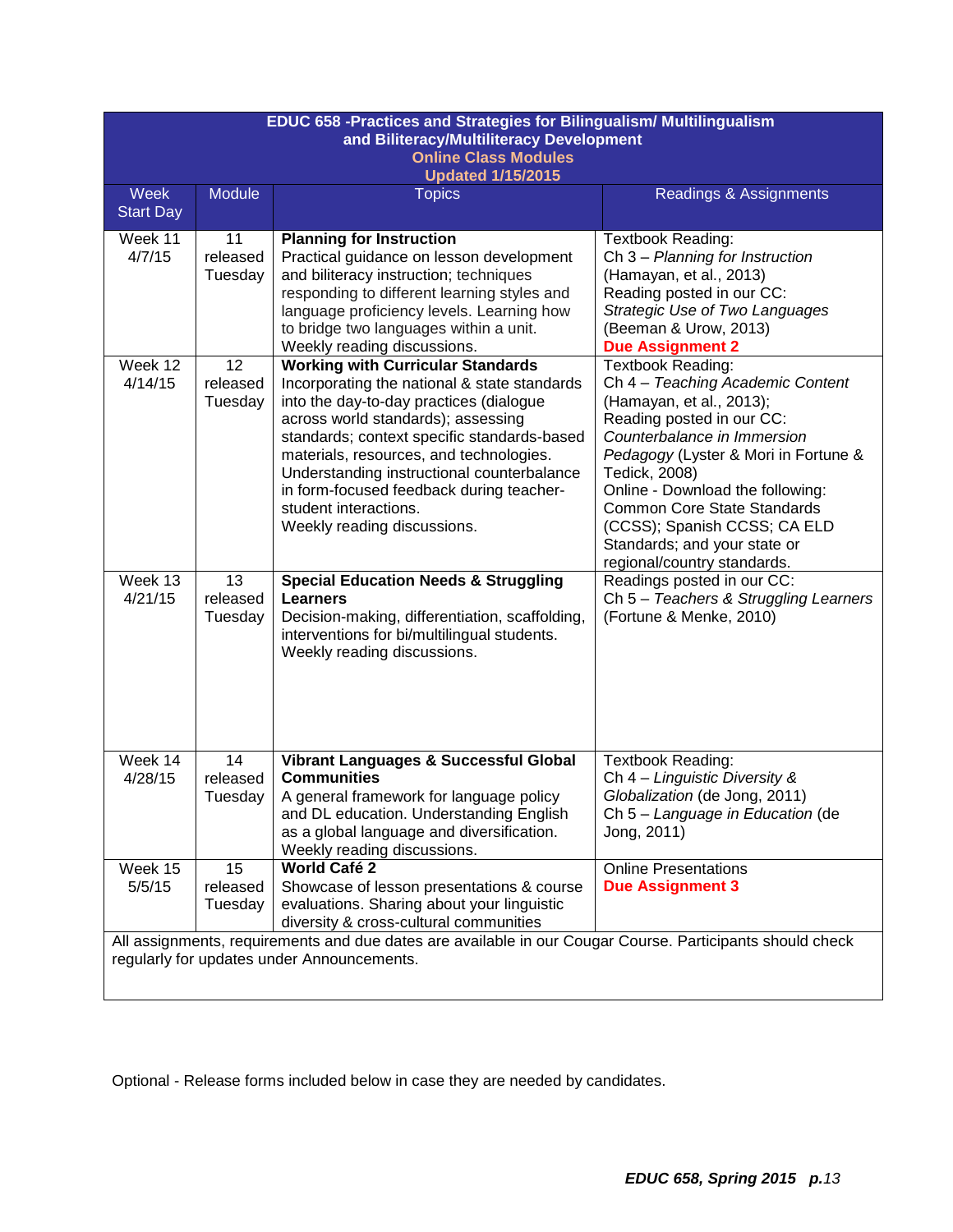



333 South Twin Oaks Valley Road San Marcos, California 92096-0001 Tel: 760.750.4300 Fax: 760.750.3160 www.csusm.edu/education

## **STUDENT RELEASE FORM**

<span id="page-13-0"></span>Dear Parent/Guardian:

I am participating this school year in a graduate program at California State University San Marcos. The primary purposes of my program are to enhance student learning and encourage excellence in teaching.

A current project requires that short videotapes of lessons taught in your child's class be conducted. Although the videotapes involve both the teacher and various students, the primary focus is on the teacher's instruction, not on the students in the class. In the course of taping, your child may appear on the videotape. Also, at times during the year, I will be asked to submit samples of student work as evidence of teaching practice, and that work may include some of your child's work.

No student's name will appear on any materials that are submitted. All materials will be kept confidential. The form below will be used to document your permission for these activities.

Sincerely,

\_\_\_\_\_\_\_\_\_\_\_\_\_\_\_\_\_\_\_\_\_\_\_\_\_\_\_\_, Teacher

\_\_\_\_\_\_\_\_\_\_\_\_\_\_\_\_\_\_\_\_\_\_\_\_\_\_\_\_, Principal

# **PERMISSION SLIP**

Student Name:

I am the parent/legal guardian of the child named above. I have received and read the letter above and agree to the following:

(Please check appropriate line below.)

**\_\_\_\_\_ I DO** give permission to you to include my child's image on videotape as he or she participates in class and to reproduce materials that my child may produce as part of the activities. No names will appear on any materials.

**I DO NOT** give permission to videotape my child or to reproduce materials that my child may produce as part of the classroom activities.

Signature of Parent of Guardian:

Date:\_\_\_\_\_\_\_\_\_\_\_\_\_\_\_\_\_\_\_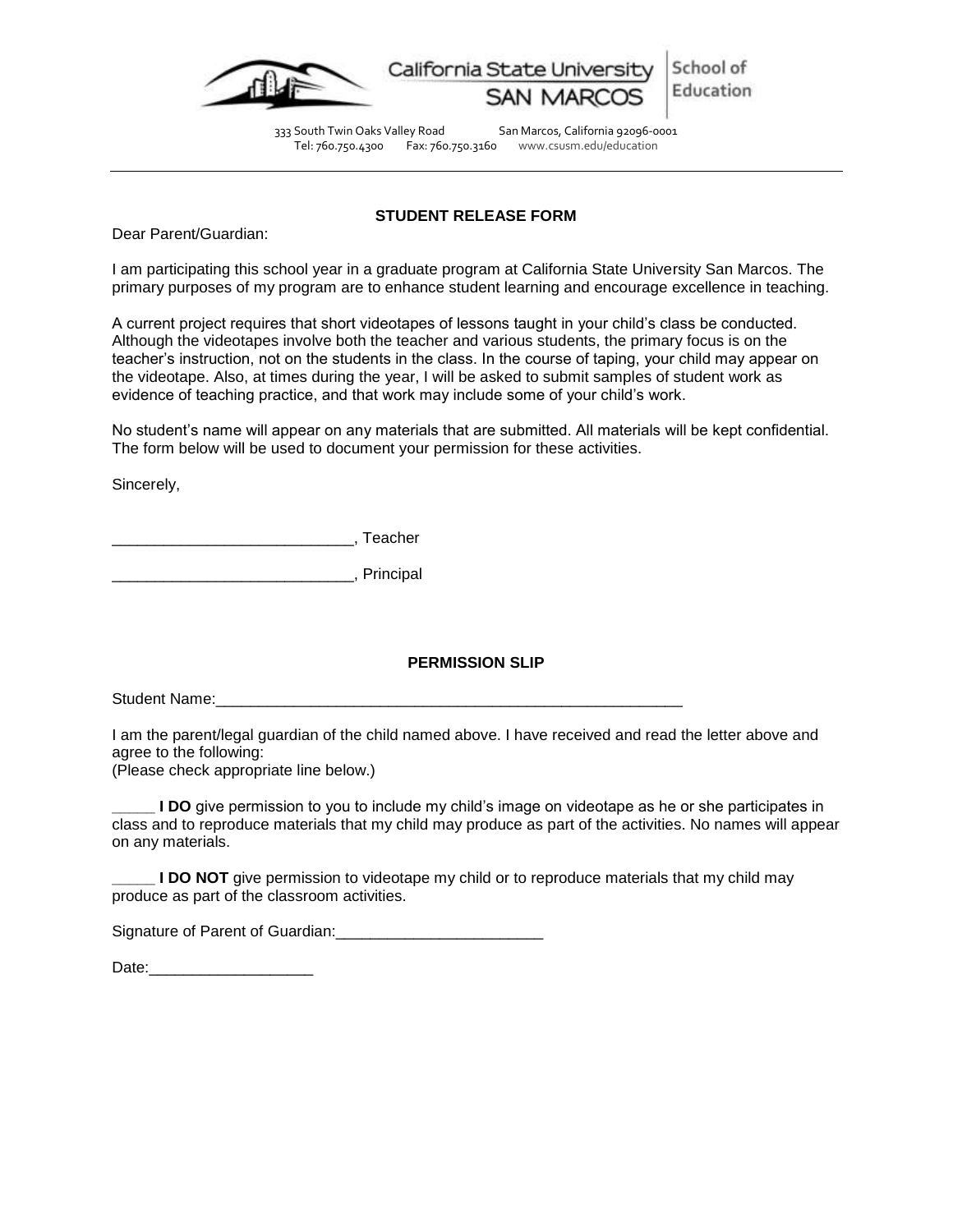

School of California State University Education

333 South Twin Oaks Valley Road San Marcos, California 92096-0001 Tel: 760.750.4300 Fax: 760.750.3160 www.csusm.edu/education

# **FORMULARIO DE AUTORIZACIÓN**

<span id="page-14-0"></span>Estimado padre o madre de familia, encargado o tutor:

Este año soy uno de los participantes en un programa de estudios avanzado en la Universidad de California, San Marcos. El propósito de este programa es mejorar el aprendizaje de los alumnos y fomentar la excelencia en la enseñanza.

Este proyecto requiere que yo exhiba videos de las lecciones que doy en el grupo de su hijo(a). Aunque en los videos aparecen el maestro y sus estudiantes, la atención se centra en el maestro y su manera de enseñar, no en los estudiantes. Al grabar mi clase, su hijo(a) podría aparecer en el video. También, se le pide al maestro que exhiba muestras del trabajo de sus estudiantes en varias ocasiones durante el año como evidencia de su práctica de enseñanza. El trabajo de su hijo(a) podría ser incluido en esas muestras.

Los apellidos de los estudiantes no aparecerán en los materiales que se exhiban. Todos los materiales serán confidenciales. El formulario que aparece abajo será utilizado como prueba de su autorización para que su hijo(a) pueda ser incluido(a) en estas actividades.

Atentamente,

\_\_\_\_\_\_\_\_\_\_\_\_\_\_\_\_\_\_\_\_, Maestro(a)

example. Director(a)

AUTORIZACIÓN

# Nombre del (de la) Estudiante:

Yo soy padre, madre, encargado o tutor legal del (de la) estudiante que se menciona arriba. Ha recibido y leído su carta y expreso lo siguiente:

(Por favor marque abajo en el cuadro correspondiente)

\_\_\_\_\_ **DOY** mi autorización para que la imagen de mi hijo(a) aparezca en el video al participar en clase y para que se haga copia de los materiales que él (ella) pueda llegar a producir como parte de sus actividades en el salón de clases. Los apellidos de los estudiantes no aparecerán en los materiales que el maestro exhiba.

\_\_\_\_\_ **NO DOY** mi autorización para grabar a mi hijo(a) ni para que se haga copia de los materiales que él (ella) llegue a producir como parte de sus actividades en el salón de clases.

Firma del padre o madre, encargado o

Tutor:\_\_\_\_\_\_\_\_\_\_\_\_\_\_\_\_\_\_\_\_\_\_\_\_\_Fecha:\_\_\_\_\_\_\_\_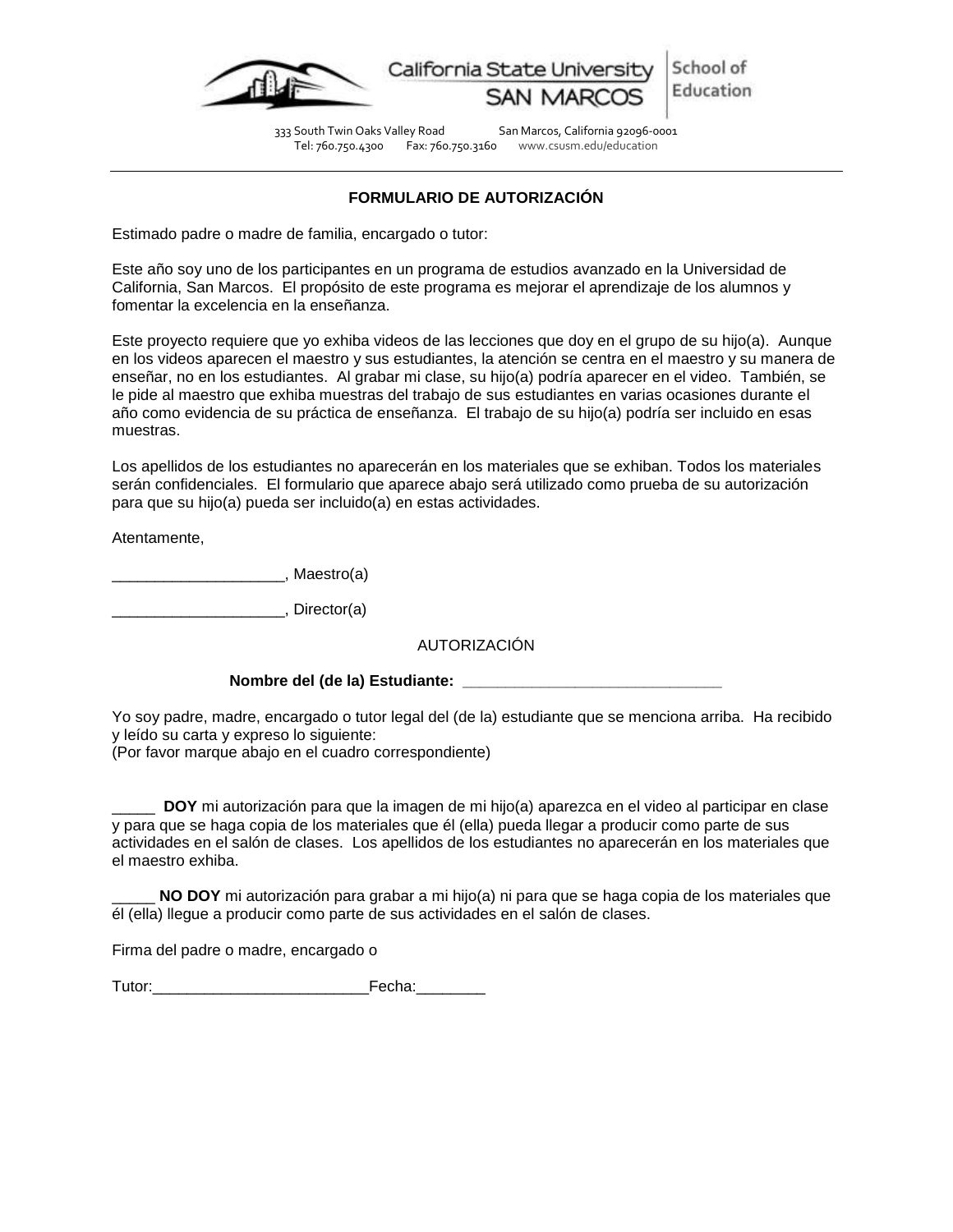# **EDUC 658 - PRACTICES AND STRATEGIES FOR BILINGUALISM/ MULTILINGUALISM AND BILITERACY/MULTILITERACY DEVELOPMENT**

Assignment 1: **Writing Samples Analysis Project** NOTE: Assignment must meet a minimum of 80% (B-) for a passing grade

Name **we can also contribute the control of the Submitted Control of the Submitted Control of the Submitted Control of the Submitted Control of the Submitted Control of the Submitted Control of the Submitted Control of the** 

# **EDUC 658 -** Practices and Strategies for Bilingualism/ Multilingualism and Biliteracy/Multiliteracy Development

<span id="page-15-0"></span>

| Criteria                                                                                                                                                                                                                                                                       | Developing - 2                                                                                                                                                                                                                                                                          | Approaching - 3 points                                                                                                                                                                                                                                                               | Meets $-5$ points                                                                                                                                                                                                                                                                 |
|--------------------------------------------------------------------------------------------------------------------------------------------------------------------------------------------------------------------------------------------------------------------------------|-----------------------------------------------------------------------------------------------------------------------------------------------------------------------------------------------------------------------------------------------------------------------------------------|--------------------------------------------------------------------------------------------------------------------------------------------------------------------------------------------------------------------------------------------------------------------------------------|-----------------------------------------------------------------------------------------------------------------------------------------------------------------------------------------------------------------------------------------------------------------------------------|
| Student addressed course<br>objectives and content<br>scope of the assignment by<br>providing evidence of their<br>thinking about what it<br>means to function in a<br>biliterate or multi literate<br>academic environment.                                                   | Little overall evidence indicating<br>shallow student thinking about what it<br>means to function in a biliterate or<br>multi literate academic environment<br>with regard to course objectives and<br>assignment criteria.<br>Little or no evidence of criteria being<br>met.          | Some overall evidence indicating some<br>student thinking about what it means to<br>function in a biliterate or multi literate<br>academic with regard to course<br>objectives and assignment criteria.<br>Criteria met at superficial level.                                        | In depth overall evidence indicating<br>extensive student thinking about what it<br>means to function in a biliterate or multi<br>literate academic environment with<br>regard to course objectives and<br>assignment criteria.<br>Substantial evidence criteria has been<br>met. |
| Student addressed content<br>scope of the assignment by<br>including 2 unedited writing<br>samples (1 in English and<br>one in other language) of<br>one student who is<br>beginning to write or<br>learning to write in a<br>different language<br>(kindergarten through HE). | Little or no evidence of unedited<br>writing samples (1 in English and one<br>in other language) of one student who<br>is beginning to write or learning to<br>write in a different language<br>(kindergarten through HE).<br>Little or no evidence of criteria being<br>met.           | Evidence including 1 or 2 partially<br>complete unedited writing samples (1 in<br>English and one in other language) of<br>one student who is beginning to write or<br>learning to write in a different language<br>(kindergarten through HE).<br>Criteria met at superficial level. | Evidence including 2 complete unedited<br>writing samples (1 in English and one in<br>other language) of one student who is<br>beginning to write or learning to write in<br>a different language (kindergarten<br>through HE). Substantial evidence<br>criteria has been met.    |
| Student addressed content<br>scope of the assignment<br>with regard to providing an<br>analysis of the writing using<br>the materials/textbooks for<br>the course, including<br>conclusions and a photo or<br>scanned copy of each<br>writing sample.                          | Little or no provision of an analysis of<br>or fewer partially complete writing<br>samples using the materials/textbooks<br>for the course, including few if any<br>conclusions, a photo, or scanned copy<br>of the writing samples.<br>Little or no evidence of criteria being<br>met. | Some provision of an analysis of 1 or 2<br>partially complete writing samples<br>using the materials/textbooks for the<br>course, including some conclusions, a<br>photo, or scanned copy of the writing<br>samples.<br>Criteria met at superficial level.                           | In depth provision of an extensive<br>analysis of 2 complete writing samples<br>using the materials/textbooks for the<br>course, including conclusions and a<br>photo or scanned copy of each writing<br>sample.<br>Substantial evidence criteria has been<br>met.                |
| Student addressed content<br>scope of the assignment<br>with regard to providing an<br>APA aligned assignment.                                                                                                                                                                 | Little or no provision of an APA<br>aligned assignment.<br>Little or no evidence of criteria being<br>met.                                                                                                                                                                              | Some provision of an APA aligned<br>assignment.<br>Criteria met at superficial level.                                                                                                                                                                                                | <b>Extensive provision of APA alignment.</b><br>Substantial evidence criteria has been<br>met.                                                                                                                                                                                    |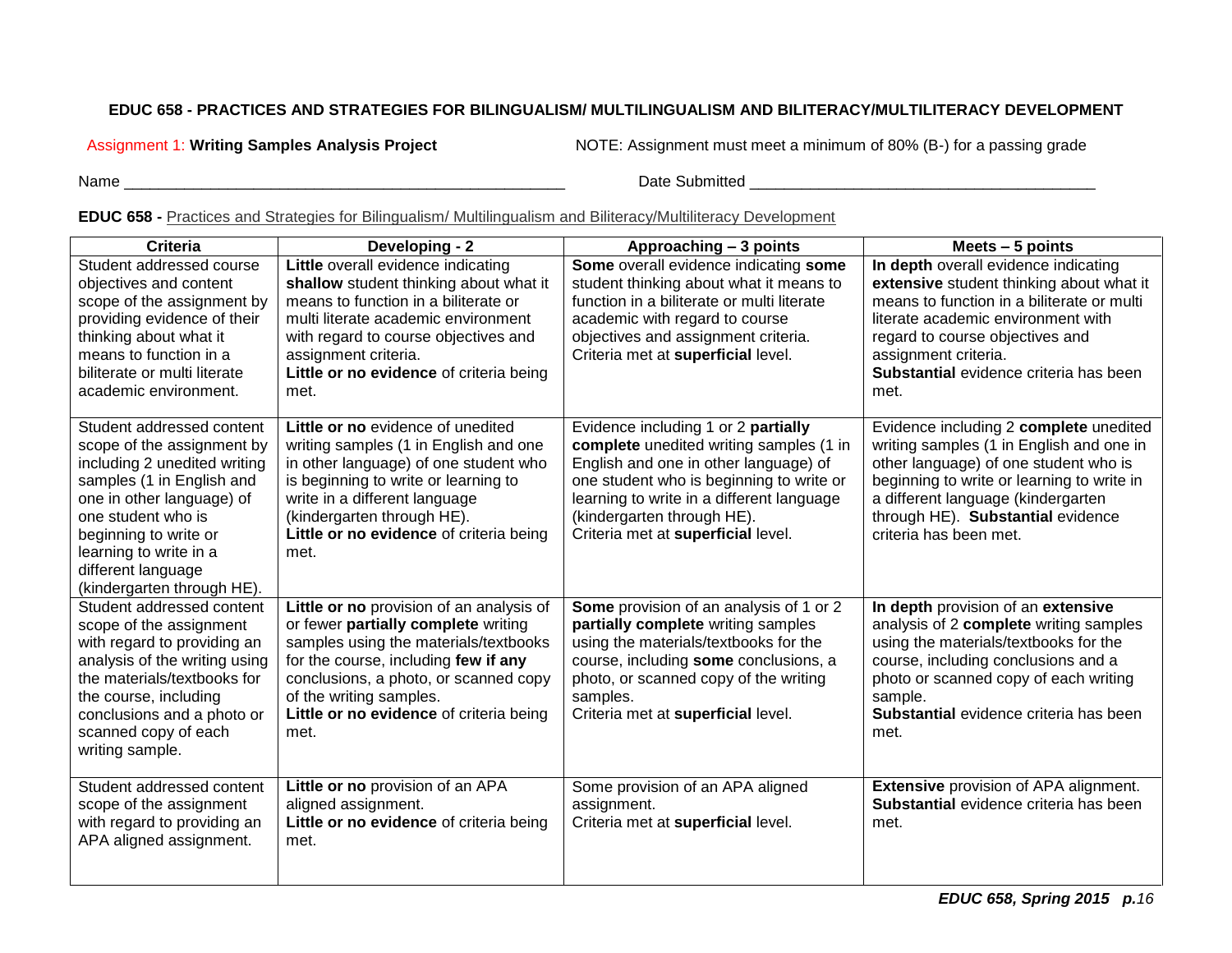Assignment 2: **Languages in the Classroom – Interview** NOTE: Assignment must meet a minimum of 80% (B-) for a passing grade

Name \_\_\_\_\_\_\_\_\_\_\_\_\_\_\_\_\_\_\_\_\_\_\_\_\_\_\_\_\_\_\_\_\_\_\_\_\_\_\_\_\_\_\_\_\_\_\_\_\_ Date Submitted \_\_\_\_\_\_\_\_\_\_\_\_\_\_\_\_\_\_\_\_\_\_\_\_\_\_\_\_\_\_\_\_\_\_\_\_\_\_\_

| <b>Criteria</b>            | Developing - 2                       | Approaching - 3 points                 | Meets - 5 points (20 pts. Total)            |
|----------------------------|--------------------------------------|----------------------------------------|---------------------------------------------|
| Describe how               | Limited description of how           | Satisfactory description of how        | Detailed and in depth description           |
| languages are used for     | languages are used for               | languages are used for instructional   | of how languages are used for               |
| instructional purposes in  | instructional purposes in a          | purposes in a classroom. General       | instructional purposes in a                 |
| an upper grade or          | classroom. Lacked explanation on     | statements on the functions of         | classroom. Thoroughly explained             |
| middle school              | the functions of the languages in    | languages.                             | the language functions within the           |
| classroom.                 | the classroom                        |                                        | classroom.                                  |
|                            |                                      |                                        |                                             |
| Explain how students       | Limited explanation of how           | Satisfactory description of how        | Detailed and in depth explanation           |
| and/or parents position    | students and/or parents position     | students and/or parents position       | of how students and/or parents              |
| themselves according to    | themselves according to              | themselves according to                | position themselves according to            |
| language identification.   | language identification.             | language identification. General       | language identification. Well               |
|                            | Lacked explanation.                  | statements reported.                   | articulated explanation.                    |
|                            |                                      |                                        |                                             |
|                            |                                      |                                        |                                             |
|                            |                                      |                                        |                                             |
| State implications of      | Conclusion lacked implications of    | Conclusion satisfactory                | Detailed and in depth conclusion of         |
| diglossia in relation to   | diglossia in relationship to         | explanation of the implications of     | implications of diglossia in                |
| social groups and status   | social groups, status, interpersonal | diglossia in relationship to           | relationship to social groups, status,      |
| in the classroom.          | communication, and identity.         | social groups, status, interpersonal   | interpersonal communication, and            |
| students' preferred mode   |                                      | communication, and identity.           | identity. Insightful implications           |
| for interpersonal          |                                      | <b>General concluding statements</b>   | about languages in the classroom            |
| communication, and how     |                                      | reported.                              |                                             |
| students identify          |                                      |                                        |                                             |
| themselves based on        |                                      |                                        |                                             |
| language and culture.      |                                      |                                        |                                             |
| Paper meets                | Poor paper without clear headings,   | Satisfactory paper with headings,      | <b>Excellent</b> paper with clear headings, |
| conventions of APA         | subheadings and cogent analysis.     | subheadings and analysis.              | subheadings and cogent analysis.            |
| paper format at graduate   | Lacked APA style. Paper does not     | <b>Inconsistent</b> use of APA writing | <b>Consistent with APA writing</b>          |
| level writing skills based | meet CSUSM graduate level writing.   | at graduate level. Double-spaced,      | guidelines at graduate level.               |
| on directions given in     |                                      | 5-10 pages in length.                  | Double-spaced, 3-5 pages in length.         |
| syllabus.                  |                                      |                                        | Included references used.                   |

## **EDUC 658 -** Practices and Strategies for Bilingualism/ Multilingualism and Biliteracy/Multiliteracy Development